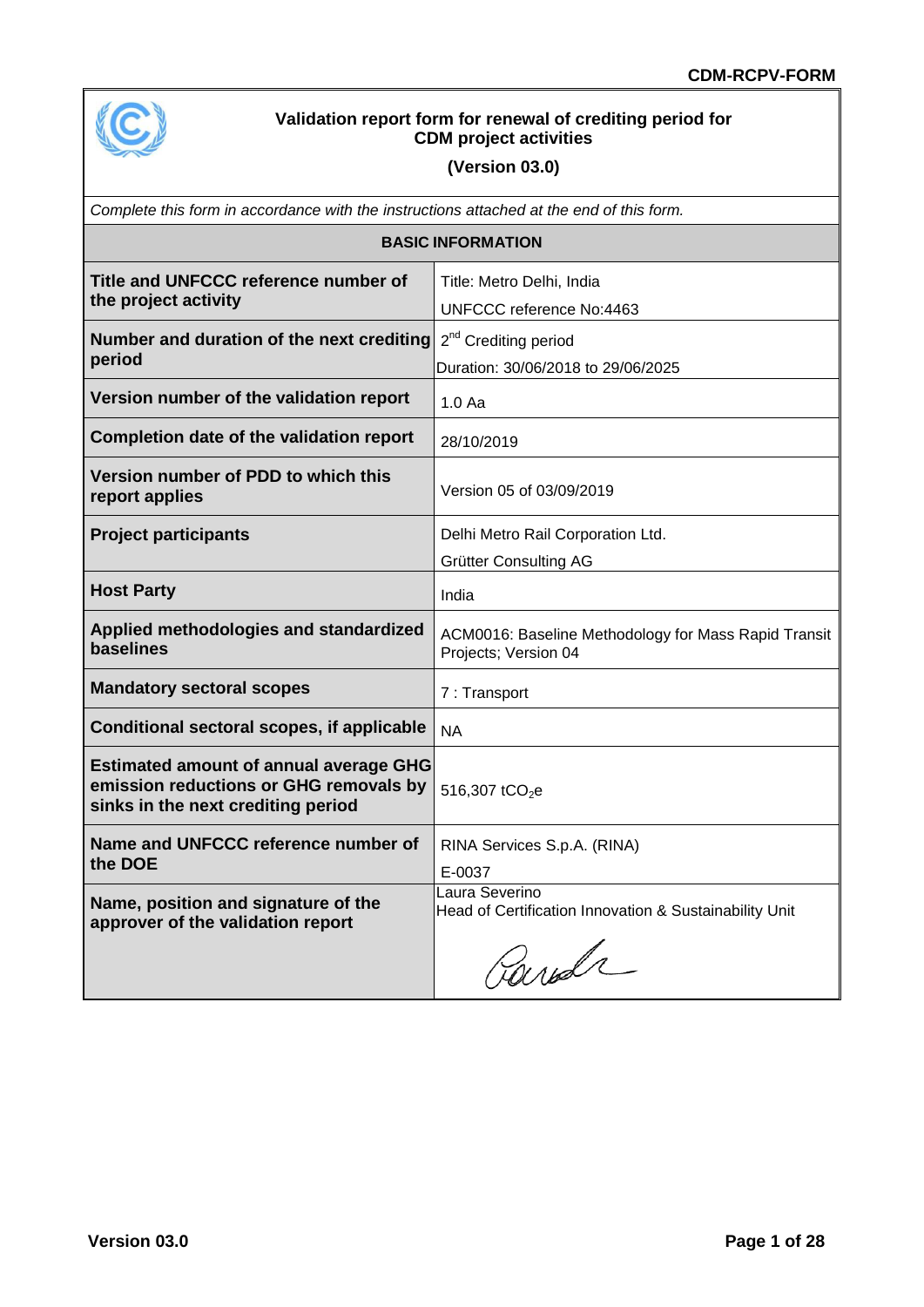#### **SECTION A. Executive summary**

#### >>**Purpose and general description and location**:

The objective of the Metro Delhi is the establishment and operation of an efficient, safe, rapid, convenient, comfortable and effective modern mass transit system ensuring high ridership levels in the city of Delhi, India. The Mass Rapid Transit System (MRTS) is a partially elevated, partially underground and partially at-grade heavy duty metro. The CDM project includes all corridors of Phase II except New Delhi – Airport and Airport– Dwarka Sector 21 of Metro Delhi managed by DMRC (Delhi Metro Rail Corporation Ltd.).

#### **Validation scope**:

The objective of the Validation is to have an independent evaluation of a project activity by a designated operational entity against the requirements of the CDM as set out in decision 3/CMP.1, its annex and relevant decisions of the COP/MOP, on the basis of the project design document. In particular, the project's baseline, monitoring plan, and the project's compliance with relevant UNFCCC requirements and host Party criteria are validated in order to confirm that the project design, as documented, is sound and reasonable and meets the identified criteria. Validation is a requirement for all CDM projects and is seen as necessary to provide assurance to stakeholders of the quality of the project and its intended generation of certified emission reductions (CERs).

The validation scope is to review the PDD against the UNFCCC criteria for CDM.

UNFCCC criteria for CDM refer to Article 12 of the Kyoto Protocol, the CDM modalities and procedures, and the subsequent decisions by the CDM Executive Board.

Validation is not meant to provide any consultancy towards the project participants. However, stated requests for clarifications and/or corrective actions may have provided input for improvement of the project design.

#### **Validation process**:

Validation was conducted using RINA procedures in line with the requirements specified in the CDM M&P, the latest version of the CDM Validation and Verification Standard, and relevant decisions of the COP/MOP and the CDM EB and applying standard auditing techniques.

The validation consisted of the following three phases:

- Document review:
- Follow-up actions;
- The resolution of outstanding issues and the issuance of the final validation report.

#### **Conclusion**:

Grütter Consulting AG has commissioned RINA to carry out the validation (renewal of crediting period) of the project activity "Metro Delhi, India" in India, with regard to the relevant requirements for CDM activities.

This report summarizes the findings from the validation of the updated PDD of the project, performed on the basis of UNFCCC criteria for CDM, as well as criteria given by the CDM Validation and Verification Standard, CDM Project Cycle Procedure and CDM Project Standard and included an assessment of:

(a) The impact of new relevant national and/or sectoral policies and circumstances on the baseline taking into account relevant guidance from the Board with regard to renewal of the crediting period at the time of requesting renewal of crediting period.

(b) The correctness of the application of an approved baseline methodology for the determination of the continued validity of the baseline or its update, and the estimation of emission reductions for the applicable crediting period.

In conclusion, it is RINA's opinion that the project meets all the relevant requirements for the renewal of the crediting period.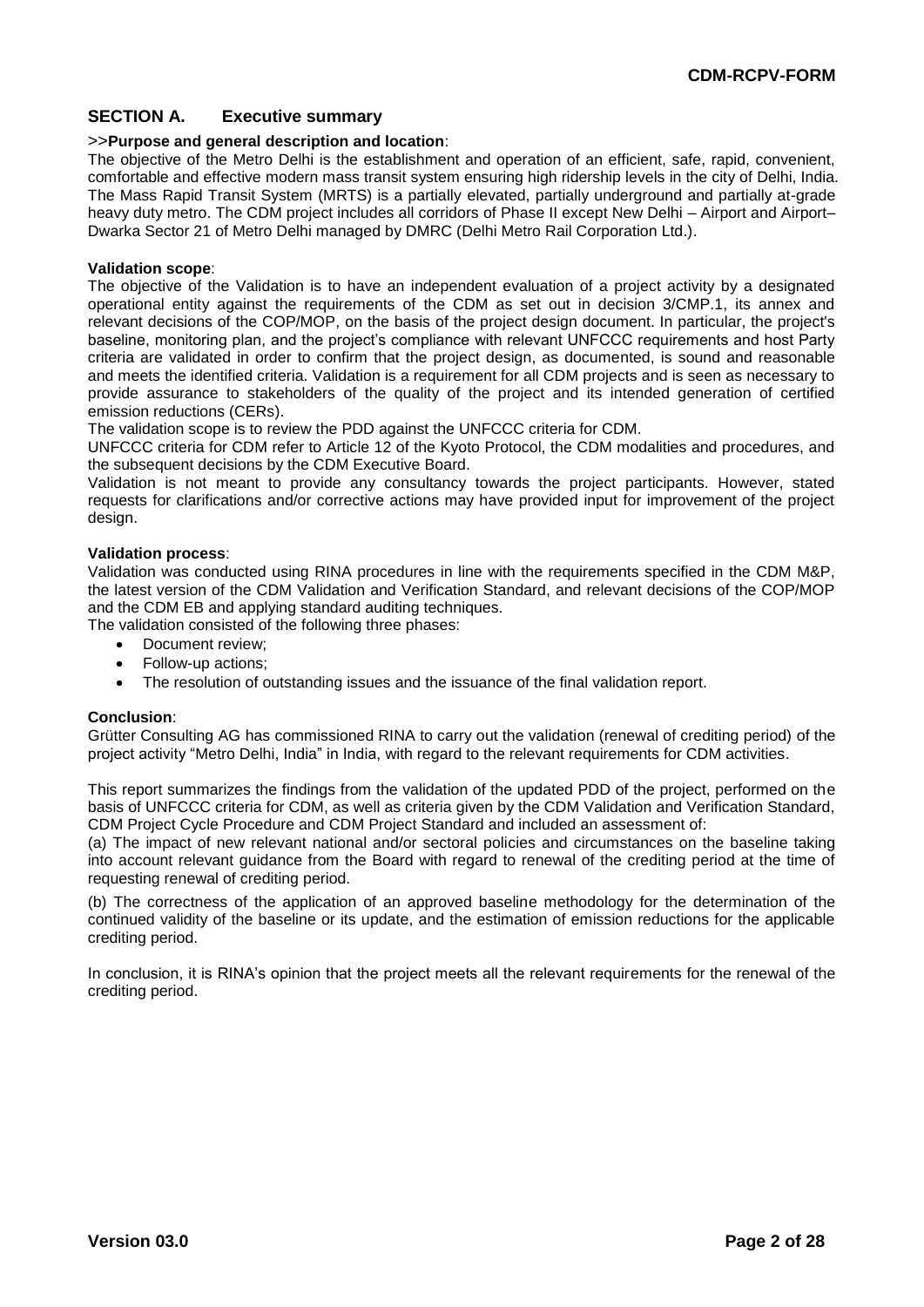#### **SECTION B. Validation team, technical reviewer and approver**

| No. | <b>Role</b>                |                                         | Last name  | <b>First name</b> | <b>Affiliation</b>                                                             |                                | <b>Involvement in</b>   |              |                     |
|-----|----------------------------|-----------------------------------------|------------|-------------------|--------------------------------------------------------------------------------|--------------------------------|-------------------------|--------------|---------------------|
|     |                            | resource<br>$\overline{\sigma}$<br>Type |            |                   | (e.g. name of<br>central or other<br>office of DOE or<br>outsourced<br>entity) | review<br><b>Desk/document</b> | inspection<br>site<br>Ō | Interview(s) | /alidation findings |
| 1.  | Team Leader &<br>Validator | IR.                                     | Buragohain | Champok           | RINA India                                                                     | $\mathcal{N}$                  | $\sim$                  | N            |                     |
| 2.  | Technical<br>Expert        | IR                                      | S. Nair    | Sajitha           | RINA India                                                                     | $\mathcal{N}$                  | $\mathcal{N}$           | N            |                     |

#### **B.1. Validation team member**

#### **B.2. Technical reviewer and approver of the validation report for RCP**

| No. | <b>Role</b>        | Type of<br><b>resource</b> | Last name | <b>First name</b> | <b>Affiliation</b><br>(e.g. name of<br>central or other<br>office of DOE or<br>outsourced entity) |
|-----|--------------------|----------------------------|-----------|-------------------|---------------------------------------------------------------------------------------------------|
|     | Technical reviewer | IR                         | Zhou      | Jun               | RINA China                                                                                        |
| 2.  | Approver           | ΙR                         | Severino  | Laura             | RINA HQ                                                                                           |

#### **SECTION C. Means of validation**

#### **C.1. Desk/document review**

>>The PDD, version 05 of 03/09/2019 and previous version 01 of 25/07/2019 **/01/**, in particular the applicability of the methodology, the baseline determination, the additionality of the project activity, the starting date of the project, the monitoring plan, the emission reduction calculations provided in the form of a spreadsheet (CER sheet.xlsx) /**02/** were assessed as part of the validation.

Appendix 3 lists the documentation that was reviewed during the validation.

#### **C.2. On-site inspection**

|     | Duration of on-site inspection: 17/08/2019 to 17/08/2019 |                      |            |                    |
|-----|----------------------------------------------------------|----------------------|------------|--------------------|
| No. | <b>Activity performed on-site</b>                        | <b>Site location</b> | Date       | <b>Team member</b> |
| 1.  | Access the project activity, technical                   | DMRC office,         | 17/08/2019 | Champok Buragohain |
|     | specifications, operational status                       | Delhi                |            | & Sajitha S. Nair  |
| 2.  | Review and discuss 'Baseline scenario                    |                      |            |                    |
| 3.  | Review and discuss 'Project Boundary                     |                      |            |                    |
| 4.  | Review and discuss 'Applicability of                     |                      |            |                    |
|     | methodology'                                             |                      |            |                    |
| 5.  | Review and discuss 'Monitoring<br>plan,                  |                      |            |                    |
|     | monitoring and measuring systems                         |                      |            |                    |
| 6.  | Review and discuss 'Data management                      |                      |            |                    |
|     | and reporting, QA/QC systems                             |                      |            |                    |

#### **C.3. Interviews**

| No. | <b>Interviewee</b> |            | <b>Date</b>        | <b>Subject</b> | Team member        |                    |
|-----|--------------------|------------|--------------------|----------------|--------------------|--------------------|
|     | Last name          | First name | <b>Affiliation</b> |                |                    |                    |
|     | Singhal            | Vikash     | Deputy             | 17/08/2019     | - Project activity | Champok Buragohain |
|     |                    |            | General            |                | Baseline           | 8. Sajitha S. Nair |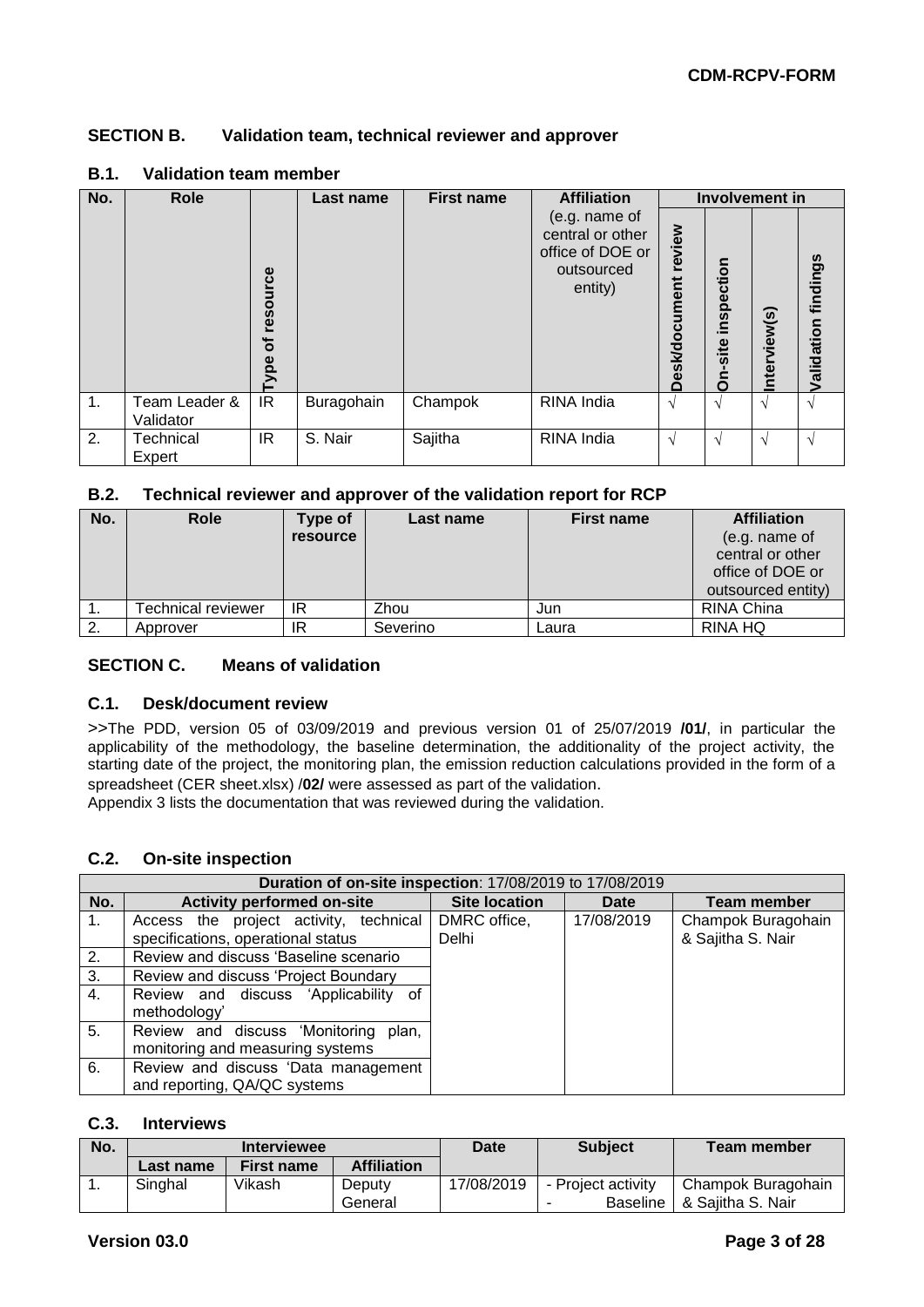|    |        |      | ManagerEnv  | scenario                     |  |
|----|--------|------|-------------|------------------------------|--|
|    |        |      | ironment,   | Project                      |  |
|    |        |      |             |                              |  |
|    |        |      | Delhi Metro | boundary                     |  |
| 2. | Kurien | Anil | Manager-    | - Applicability of           |  |
|    |        |      | Environmen, | the methodology              |  |
|    |        |      | Delhi Metro | - Monitoring plan            |  |
|    |        |      |             | Data                         |  |
|    |        |      |             | management                   |  |
|    |        |      |             | and reporting,               |  |
|    |        |      |             | QA/QC systems                |  |
|    |        |      |             | Monitoring /<br>$\sim$       |  |
|    |        |      |             | measuring                    |  |
|    |        |      |             | systems                      |  |
|    |        |      |             | Metering                     |  |
|    |        |      |             | guidelines<br>$\overline{1}$ |  |
|    |        |      |             | Meter                        |  |
|    |        |      |             | specifications               |  |
|    |        |      |             | Accuracy, make               |  |
|    |        |      |             | - Calibration                |  |
|    |        |      |             | requirements -               |  |
|    |        |      |             | procedure,                   |  |
|    |        |      |             | frequency/sched              |  |
|    |        |      |             | ule                          |  |

#### **C.4. Sampling approach**

>>Not applicable

#### **C.5. Clarification requests (CLs), corrective action requests (CARs) and forward action requests (FARs) raised**

| Area of validation findings                        | No. of CL | No. of CAR | No. of FAR |
|----------------------------------------------------|-----------|------------|------------|
| Compliance with PDD form                           |           |            |            |
| Application and selection of methodologies and     |           |            |            |
| standardized baselines                             |           |            |            |
| Validity of original baseline or its update        |           |            |            |
| Estimated emission reductions or net anthropogenic |           |            |            |
| removals                                           |           |            |            |
| Validity of monitoring plan                        |           |            |            |
| Crediting period                                   |           |            |            |
| Project participants                               |           |            |            |
| Post-registration changes                          |           |            |            |
| Others (please specify)                            |           |            |            |
| Total                                              |           | 2          | 0          |

#### **SECTION D. Validation findings**

#### **D.1. Compliance with PDD form**

| <b>Means of validation</b> | The updated PDD/1/ has been validated against the valid version of the applicable<br>PDD form version 11 /07/ and the instructions therein for filling out the PDD form.                                                                                                                                                                                                                                                                                                                               |
|----------------------------|--------------------------------------------------------------------------------------------------------------------------------------------------------------------------------------------------------------------------------------------------------------------------------------------------------------------------------------------------------------------------------------------------------------------------------------------------------------------------------------------------------|
| <b>Findings</b>            | CAR 01 was rasied as updated PDD was not completed as per instructions to fill<br>the PDD to which PP has updated the PDD with all relevant details and hence CAR<br>was closed.                                                                                                                                                                                                                                                                                                                       |
| <b>Conclusion</b>          | RINA confirms that the updated PDD is in compliance with the latest version of the<br>PDD form (version 11) and the instructions therein for filling out the PDD form.<br>RINA also confirms that the project participants have updated the relevant sections<br>of the PDD in accordance with the relevant requirements in the Project Standard.<br>RINA further confirms that the information transferred to the updated version of the<br>PDD is materially the same as that in the registered PDD. |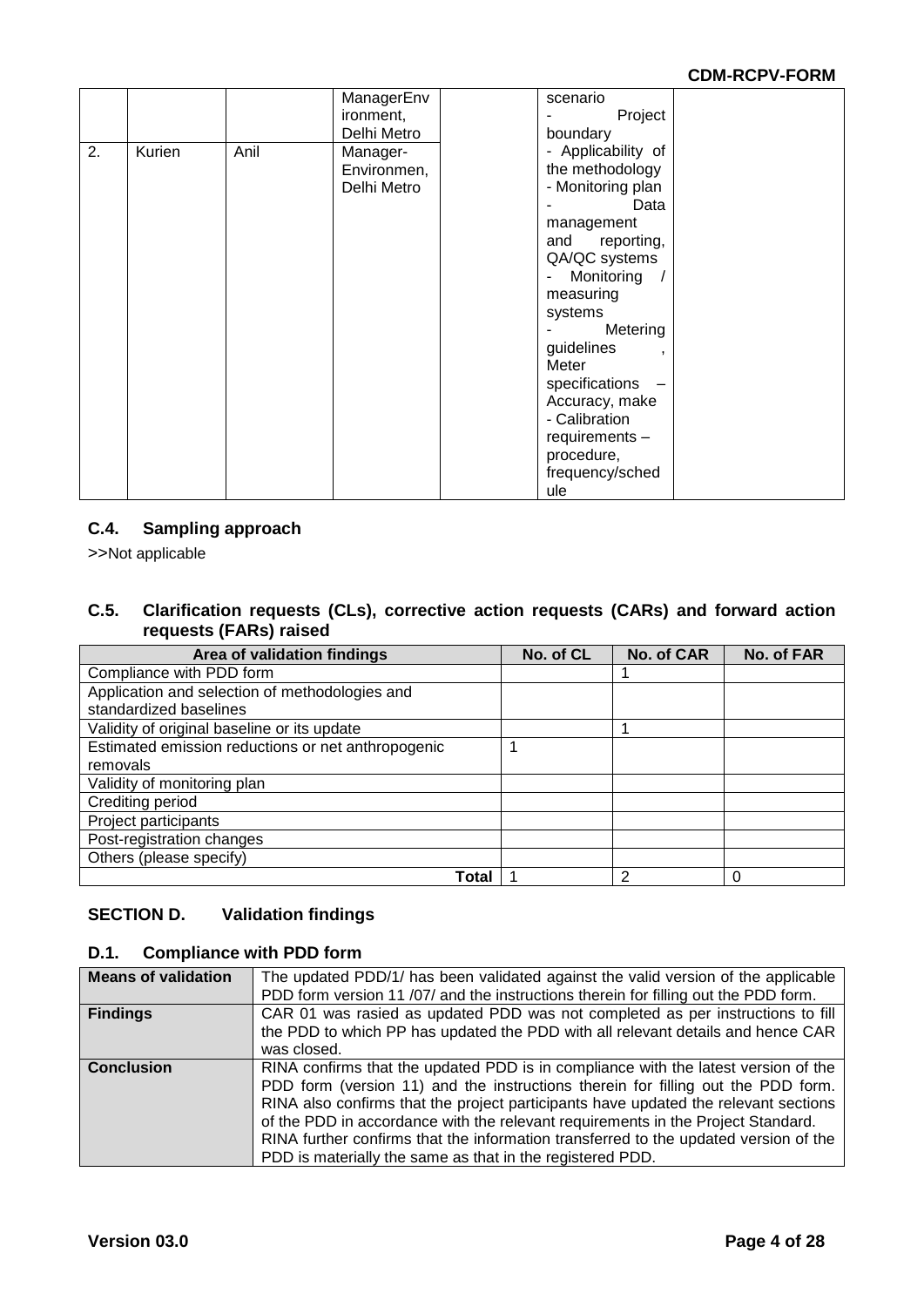## **D.2. Application and selection of methodologies and standardized baselines**

| <b>Means of validation</b><br>The PP has applied the methodology ACM0016 Version 04. This version of the<br>methodologies is the latest version and currently valid for the submission of project |                                                                                                                                                                                                                                                                                                                                                                                                                                                                                                                                                                                                                                              |                                                                                                                                                                                                                                                                                                                                                                                                                                                                                                                       |  |  |  |
|---------------------------------------------------------------------------------------------------------------------------------------------------------------------------------------------------|----------------------------------------------------------------------------------------------------------------------------------------------------------------------------------------------------------------------------------------------------------------------------------------------------------------------------------------------------------------------------------------------------------------------------------------------------------------------------------------------------------------------------------------------------------------------------------------------------------------------------------------------|-----------------------------------------------------------------------------------------------------------------------------------------------------------------------------------------------------------------------------------------------------------------------------------------------------------------------------------------------------------------------------------------------------------------------------------------------------------------------------------------------------------------------|--|--|--|
|                                                                                                                                                                                                   |                                                                                                                                                                                                                                                                                                                                                                                                                                                                                                                                                                                                                                              | activity. The project activity meets the criteria defined in the baseline methodology                                                                                                                                                                                                                                                                                                                                                                                                                                 |  |  |  |
|                                                                                                                                                                                                   | as described below:                                                                                                                                                                                                                                                                                                                                                                                                                                                                                                                                                                                                                          |                                                                                                                                                                                                                                                                                                                                                                                                                                                                                                                       |  |  |  |
|                                                                                                                                                                                                   | Criteria                                                                                                                                                                                                                                                                                                                                                                                                                                                                                                                                                                                                                                     | Means of verification                                                                                                                                                                                                                                                                                                                                                                                                                                                                                                 |  |  |  |
|                                                                                                                                                                                                   | The project constructs a new rail-<br>based infrastructure or segregated<br>bus lanes:<br>(a) For rail systems, the project<br>needs to involve the construction of a<br>new infrastructure (new rail lines);<br>(b) For BRTs, the project can be<br>based on existing road infrastructure,<br>but which separates physically bus                                                                                                                                                                                                                                                                                                            | The MRTS is new rail-based mass<br>transit system and replaces partially<br>bus operations operating under mixed<br>traffic conditions. The rail infrastructure<br>is new. Bus routes and schedules are<br>adapted to metro. Evidence of this is<br>the listing of bus routes to<br>be<br>eliminated along Delhi Metro <sup>1</sup> as well<br>as urban planning documents for multi-<br>mode transport schemes coordinating<br>bus and metro services <sup>2</sup> . Hence,<br>applicability condition is justified. |  |  |  |
|                                                                                                                                                                                                   | lanes from mixed traffic.<br>The methodology is applicable for the<br>segregated BRT bus lanes or the rail-<br>based MRTS replaces existing bus<br>routes (e.g. through scrapping units<br>or through closing or re-scheduling<br>existing bus routes) operating under<br>mixed traffic conditions.                                                                                                                                                                                                                                                                                                                                          |                                                                                                                                                                                                                                                                                                                                                                                                                                                                                                                       |  |  |  |
|                                                                                                                                                                                                   | Fuels including (liquified) gaseous<br>fuels or biofuel blends, as well as<br>electricity can be used in the baseline<br>project case. The following<br>or<br>conditions apply in case of biofuels:<br>(a) The project buses shall use the<br>same biofuel blend (same percentage<br>of biofuel) as commonly used by<br>conventional<br>comparable<br>urban<br>buses in the country i.e. the<br>methodology is not applicable if<br>project buses use higher or lower<br>blends of biofuels than those used by<br>conventional buses; (b) The project<br>buses shall not use a significantly<br>higher biofuel blend than cars and<br>taxis. | The project is rail-based and uses<br>electricity. Baseline transport fuels are<br>diesel, gasoline and gaseous fuels. No<br>bio-fuels are used in the baseline or<br>project case. Baseline buses use CNG<br>while the project uses electricity. Thus<br>more natural gas is used in the<br>baseline than in the project case as<br>passengers switch partially from buses<br>to metro. The project does not operate<br>any buses (no project buses). Hence,<br>applicability condition is justified.                |  |  |  |
|                                                                                                                                                                                                   | The methodology is applicable for<br>urban or suburban trips. It is not<br>applicable for interurban transport                                                                                                                                                                                                                                                                                                                                                                                                                                                                                                                               | The MRTS is purely urban transport.<br>Hence, condition is justified.                                                                                                                                                                                                                                                                                                                                                                                                                                                 |  |  |  |
|                                                                                                                                                                                                   | The methodology is not applicable<br>for: (a) Operational improvements<br>(e.g. new or larger buses) of an<br>already existing and operating bus<br>lane or rail-based MRTS; (b) Bus<br>lanes replacing an existing rail-based<br>system i.e. the existing urban or<br>suburban rail infrastructure shall                                                                                                                                                                                                                                                                                                                                    | The MRTS is a new metro with new<br>infrastructure. The MRTS is rail-based<br>only. No air or water-based transport is<br>included. Hence, applicability condition<br>is justified.                                                                                                                                                                                                                                                                                                                                   |  |  |  |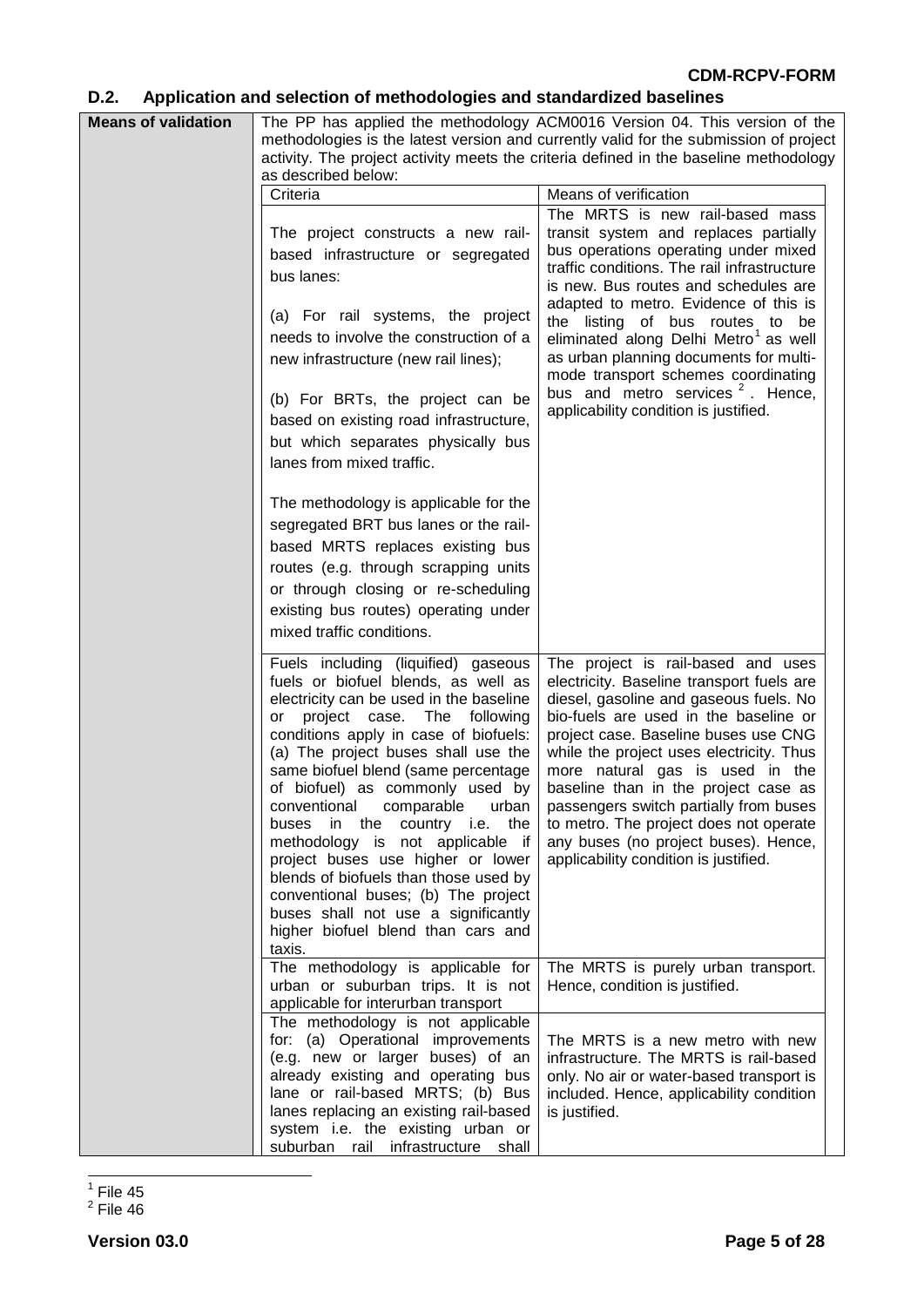|                   | remain fully (in its full<br>length)<br>operational; (c) The implementation<br>of air- and water-based transport<br>systems<br>The methodology is applicable if the<br>most plausible baseline scenario is<br>the continuation of the use of current<br>modes of transport. | identified<br>The<br>baseline<br>İS<br>a<br>continuation of the current<br>urban<br>transit system. Hcenc, applicable.                                                                                                                                                                                                                                                                                                                                                                                                               |
|-------------------|-----------------------------------------------------------------------------------------------------------------------------------------------------------------------------------------------------------------------------------------------------------------------------|--------------------------------------------------------------------------------------------------------------------------------------------------------------------------------------------------------------------------------------------------------------------------------------------------------------------------------------------------------------------------------------------------------------------------------------------------------------------------------------------------------------------------------------|
| <b>Findings</b>   | N/A                                                                                                                                                                                                                                                                         |                                                                                                                                                                                                                                                                                                                                                                                                                                                                                                                                      |
| <b>Conclusion</b> | there is no deviation from the selected methodology.                                                                                                                                                                                                                        | RINA hereby confirms that the selected baseline and monitoring methodology has<br>been previously approved by the CDM Executive Board, and is applicable to the<br>Project, which complies with all the applicability conditions therein and the selected<br>version is valid at the time of submission of the proposed project activity for renewal<br>of crediting period. It is also confirmed that the methodology is correctly applied by<br>comparing it with the actual text of the applicable version of the methodology and |

## **D.3. Validity of original baseline or its update**

| <b>Means of validation</b> | The project participant has included the assessment of the validity of the original                                                                                    |
|----------------------------|------------------------------------------------------------------------------------------------------------------------------------------------------------------------|
|                            | baseline as per the tool "Assessment of the validity of the original/ current baseline                                                                                 |
|                            | and update of the baseline at the renewal of a crediting period", Version 3.0.1 /08/,                                                                                  |
|                            | which has been concluded to be still valid and applicable for the project                                                                                              |
|                            | The tool consists of two steps. The first step provides an approach to evaluate                                                                                        |
|                            | whether the current baseline is still valid for the next crediting period. The second                                                                                  |
|                            | step provides an approach to update the baseline in case that the current baseline                                                                                     |
|                            | is not valid anymore for the next crediting period.                                                                                                                    |
|                            | Step 1: Assess the validity of the current baseline for the next crediting period                                                                                      |
|                            | Step 1.1: Assess compliance of the current baseline with relevant mandatory                                                                                            |
|                            | national and/or sectoral policies                                                                                                                                      |
|                            | The project is a new rail-based mass transit system. The baseline scenario is                                                                                          |
|                            |                                                                                                                                                                        |
|                            | continuation of existing modes of transport including bus, car, taxi, motorcycle, 3-                                                                                   |
|                            | wheelers, sub-urban rail or Non-Motorized Transport. All these modes of transport<br>are legally alloed to operate within the project boundary. No policy restrict the |
|                            | operation of these modes of transport system /17/. Therefore, the baseline scenario                                                                                    |
|                            | is still valid as per the original registered PDD. Thus it can be concluded that                                                                                       |
|                            | original baseline scenario will remain valid for next crediting period.                                                                                                |
|                            |                                                                                                                                                                        |
|                            | Step 1.2: Assess the impact of circumstances                                                                                                                           |
|                            | The project activity is a a new rail-based mass transit system as alternative                                                                                          |
|                            | transport mode against bus, car, taxi, motorcycle, 3-wheelers, sub-urban rail or                                                                                       |
|                            | Non-Motorized Transport. In the absence of the project, the equivalent passengers                                                                                      |
|                            | would have used other modes of transport system (bus, car, taxi, motorcycle, 3-                                                                                        |
|                            | wheelers, sub-urban rail or Non-Motorized Transport). There are no new                                                                                                 |
|                            | national/sectoral policies/legislation/circumstance that could affect the baseline                                                                                     |
|                            | scenario during the renewal of the crediting period. There is no change observed in                                                                                    |
|                            | this regard and it can be concluded that the conditions used to determine the                                                                                          |
|                            | baseline emissions in the previous crediting period are still valid.                                                                                                   |
|                            | Step 1.3: Assess whether the continuation of use of current baseline equipment(s)                                                                                      |
|                            | or an investment is the most likely scenario for the crediting period for which                                                                                        |
|                            | renewal is requested.                                                                                                                                                  |
|                            | In the absence of the project activity, equivalent passengers that are covered under                                                                                   |
|                            | the MRTS would have used other modes of transport system (bus, car, taxi,                                                                                              |
|                            | motorcycle, 3-wheelers, sub-urban rail or Non-Motorized Transport). Vehicle                                                                                            |
|                            | renewal takes place which involve change of fuel types or emission factors of                                                                                          |
|                            | baseline vehicles. Therefore an investment is not the most likely scenario for the                                                                                     |
|                            | crediting period for which renewal is requested.                                                                                                                       |
|                            |                                                                                                                                                                        |
|                            | Step 1.4: Assessment of the validity of the data and parameter                                                                                                         |
|                            | "Where emission factors, values or emission benchmarks are used and determined                                                                                         |
|                            | only once for the crediting period, they should be updated, except if the emission                                                                                     |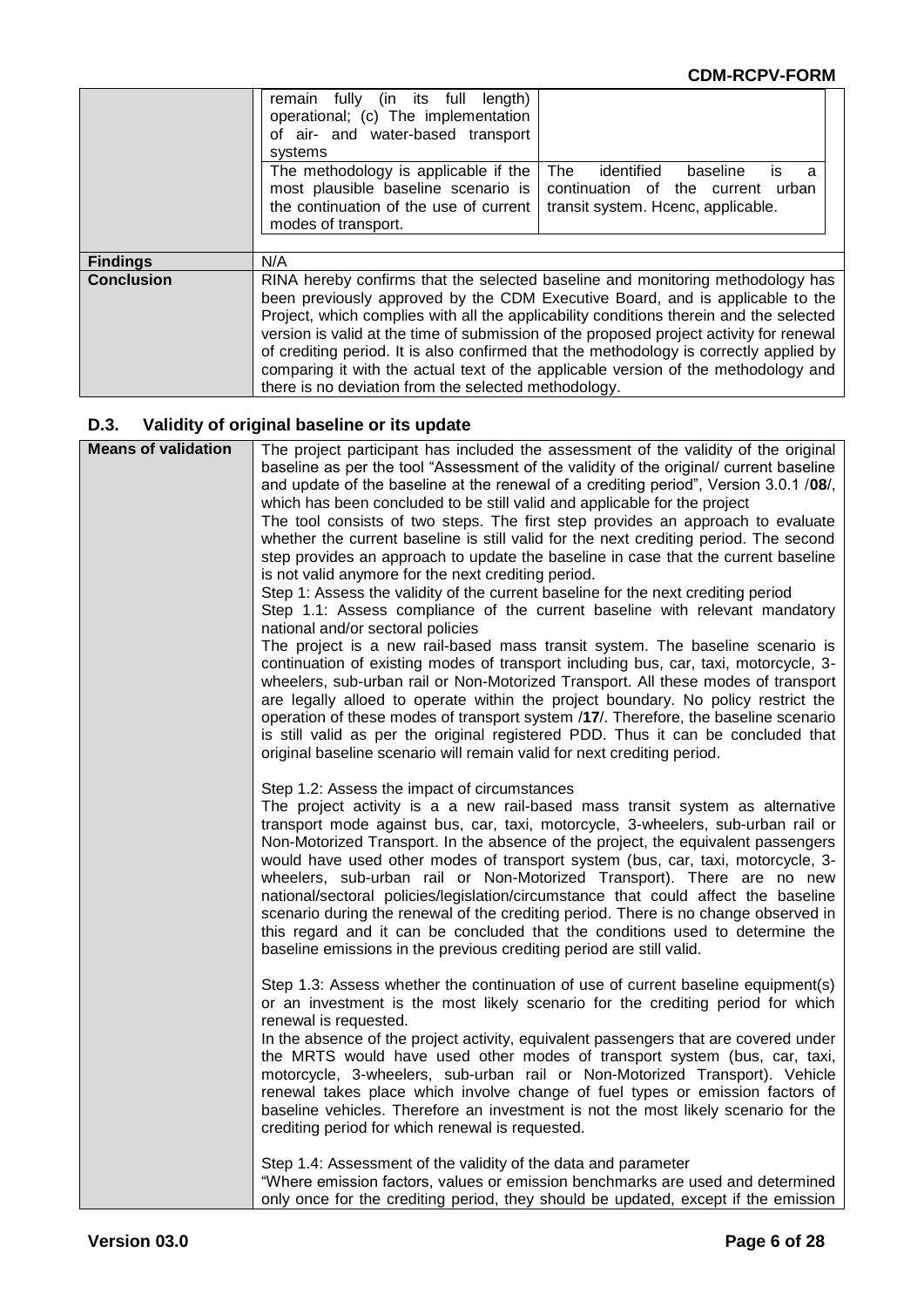factors, values or emission benchmarks are based on the historical situation at the site of the project activity prior to the implementation of the project and cannot be updated because the historical situation does not exist anymore as a result of the CDM project activity".

Following data parameters are updated from registered PDD:

| Data/Parameter                                                                                                                                      | Value in<br>registered PD                                                                                              | Value in<br>updated PD                                          | Assessment                                                                                                                                                                                                                                                                |
|-----------------------------------------------------------------------------------------------------------------------------------------------------|------------------------------------------------------------------------------------------------------------------------|-----------------------------------------------------------------|---------------------------------------------------------------------------------------------------------------------------------------------------------------------------------------------------------------------------------------------------------------------------|
| Specific<br>fuel<br>consumed<br>of<br>passenger<br>cars<br>$(C)$ and taxis $(T)$<br>using gasoline or<br>diesel<br>(SFC <sub>C/T</sub> )<br>$_{GD}$ | Gasoline: 53.98<br>g/km<br>(Passenger car)<br>Diesel: 48.59<br>g/km (passenger<br>car)<br>6.07 g/km<br>gasoline (Taxi) | Gasoline<br>car/taxi: 44<br>g/km<br>Diesel car/taxi:<br>42 g/km | The updates value<br>is.<br>as<br>per<br>'methodological<br><b>Baseline</b><br>tool:<br>emissions<br>for<br>shift<br>modal<br>measures in urban<br>passenger<br>transport' which is<br>consistent<br>with<br>methodology<br>options<br>/04/,/18/.<br>Hence accepted.      |
| Specific<br>fuel<br>οf<br>consumed<br>passenger<br>cars<br>$(C)$ and taxis $(T)$<br><b>CNG</b><br>using<br>(SFC <sub>CT, CNG</sub> )                | 64.00 g/km                                                                                                             | 63 g/km                                                         | The updated value<br>is<br>as<br>per<br>international<br>/11/<br>literatute<br>which is alternative<br>2 to consider value<br>for the parameter<br>as per the applied<br>methodology /04/.<br>Hence, accepted.                                                            |
| Specific<br>fuel<br>consumed<br>of<br>motorcycles<br>$(SFC_M)$                                                                                      | 13.43 g/km                                                                                                             | 15 $g/km$                                                       | The updates value<br>is<br>as<br>per<br>'methodological<br><b>Baseline</b><br>tool:<br>emissions<br>for<br>shift<br>modal<br>measures in urban<br>passenger<br>transport' which is<br>consistent<br>with<br>methodology<br>$/04$ / $/18$ /.<br>options<br>Hence accepted. |
| Specific<br>fuel<br>consumed<br>οf<br>motorized<br>auto-<br>rickshaws<br>(SFC <sub>TR</sub> )                                                       | 32 g/km                                                                                                                | 35 g/km                                                         | The updated value<br>is as per National<br>literature<br>/19/<br>which is alternative<br>2 as per applied<br>methodology<br>and<br>hence accepted.                                                                                                                        |
| Specific fuel<br>consumed of<br>buses $(SFC_B)$                                                                                                     | 348.43 g/km                                                                                                            | 459 g/km                                                        | The updated value<br>is as per official<br>statistics of Delhi<br>Transport<br>Corporation<br>that<br>manages all public<br>buses in Delhi /12/<br>which is consistent<br>with alterbative 1<br>of Methodological<br>tool:<br><b>Baseline</b><br>emissions<br>for         |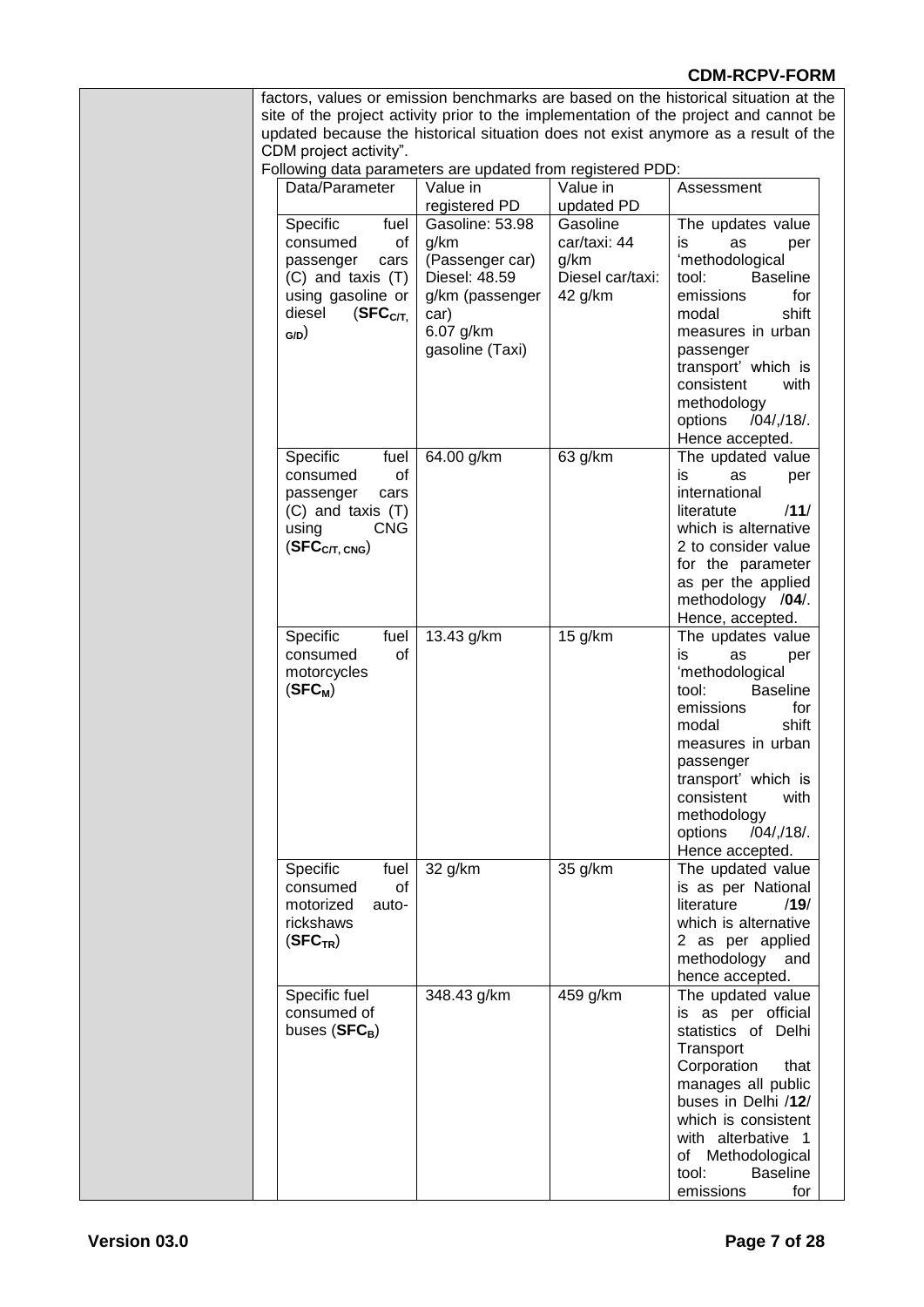|                                                                                                                   |                                                        |                                                                             | shift<br>modal<br>measures in urban<br>passenger<br>transport.<br>Hence<br>accepted.                                                                                                                                                                                                                                                                                                                                                             |  |
|-------------------------------------------------------------------------------------------------------------------|--------------------------------------------------------|-----------------------------------------------------------------------------|--------------------------------------------------------------------------------------------------------------------------------------------------------------------------------------------------------------------------------------------------------------------------------------------------------------------------------------------------------------------------------------------------------------------------------------------------|--|
| Percentage of<br>passenger cars<br>using fuel type:<br>gasoline, diesel<br>or CNG<br>$(N_{C, G/D/ CNG})$          | Gasoline: 81.8%<br>Diesel: 10.6%<br>CNG: 7.6%          | Gasoline:<br>62.6%<br>Diesel: 25.8%<br>CNG: 11.6%                           | The updated value<br>is as per actual<br>share of vehicles<br>registered<br>under<br>Department<br>0f<br>Transport,<br>Delhi,<br>for the year 2017<br>$/13/$ .<br>Hence<br>accepted<br>the<br>updated value.                                                                                                                                                                                                                                     |  |
| Emission<br>factor<br>οf<br>the<br>grid<br>(EF <sub>Grid</sub> )                                                  | 0.8409 kg<br>CO <sub>2</sub> /kWh                      | 0.92 kg<br>CO2/kWh                                                          | The updated value<br>is as per official<br>data published by<br>Central Electricity<br>Authority, Govt. of<br>India in June 2018<br>/14/<br>and<br>latest<br>available data for<br>the<br>country. The<br>grid<br>emission<br>factor is calculated<br>by the authority as<br>'Tool<br>per<br>to<br>calculate baseline,<br>project<br>and/or<br>leakage emissions<br>from<br>electricity<br>consumption; and<br>hence<br>value<br>is<br>accepted. |  |
| Average<br>technical<br>transmission and<br>distribution<br>for<br>losses<br>providing<br>electricity (TDL)       | 3.91%                                                  | 2.6%                                                                        | The<br>is<br>value<br>considered<br>from<br>official<br>data<br>published<br>by<br>National<br>Load<br>dispatch center for<br>the period April-<br>June 2019 /15/.<br>Highest<br>reported<br>value for Northern<br>region<br>is<br>considered<br>conservatively.<br>Hence,<br>accepted<br>by the<br>validation<br>team.                                                                                                                          |  |
| Average<br>occupation<br>rate<br>οf<br>passenger<br>cars $(C)$ , taxis $(T)$<br>and motorcycles<br>$(OC_{C,T,M})$ | $Car = 1.60$<br>Taxi = $1.16$<br>Motorcycle<br>$=1.40$ | $Car = 2$<br>$Taxi = 1.1$<br>(excluding<br>driver)<br>Motorcycle<br>$=1.15$ | The updates value<br>is<br>as<br>per<br>'methodological<br>tool:<br><b>Baseline</b><br>emissions<br>for<br>shift<br>modal<br>measures in urban<br>passenger<br>transport' which is<br>consistent<br>with<br>methodology<br>options<br>/04/,/18/.                                                                                                                                                                                                 |  |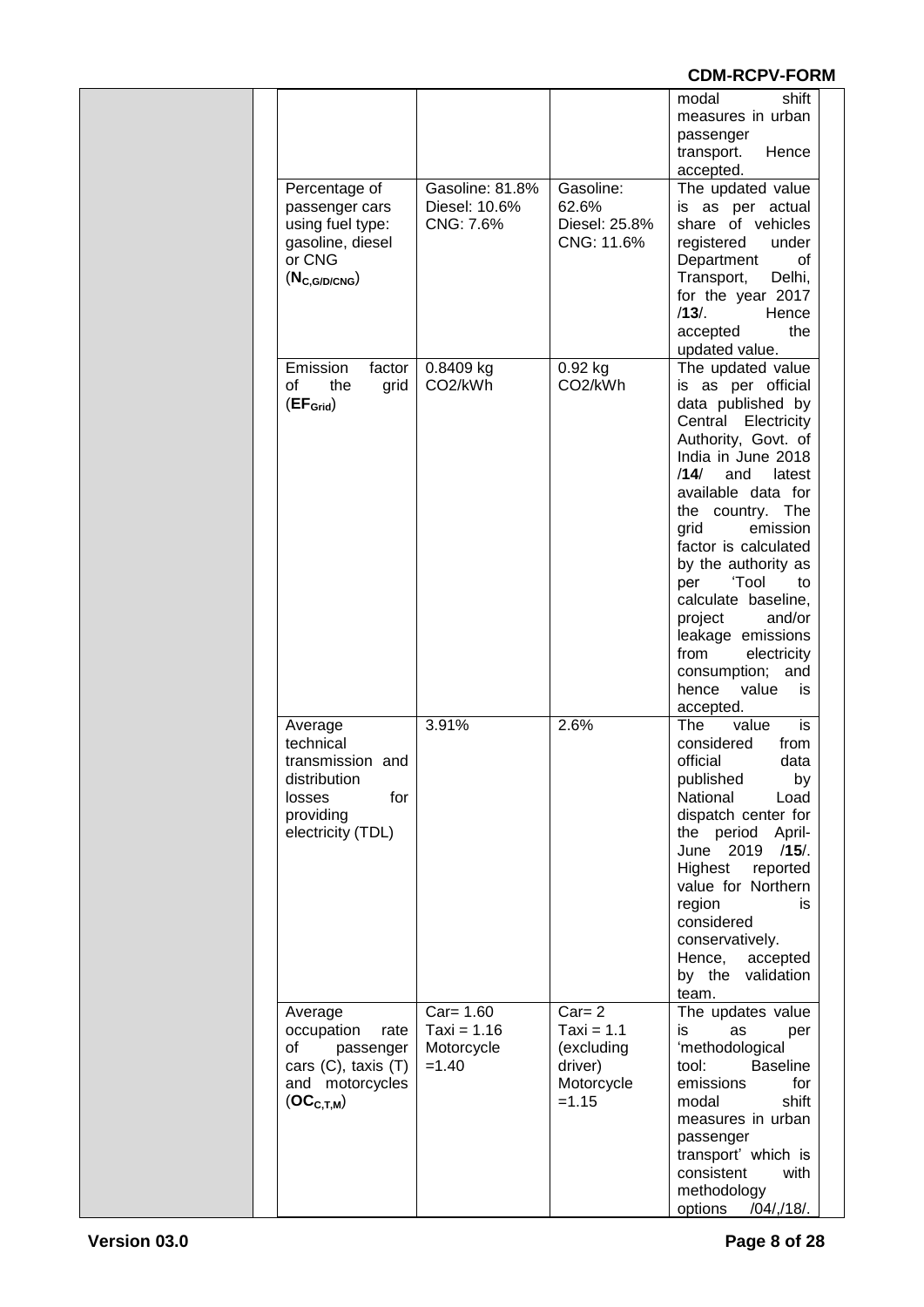|                                                                                                           |                          |                          | Hence accepted.                                                                                                                                                                                                                                                                                                                                                                                                                                                                           |
|-----------------------------------------------------------------------------------------------------------|--------------------------|--------------------------|-------------------------------------------------------------------------------------------------------------------------------------------------------------------------------------------------------------------------------------------------------------------------------------------------------------------------------------------------------------------------------------------------------------------------------------------------------------------------------------------|
| Average<br>occupation<br>rate<br>οf<br>motorized<br>rickshaws $(OCTR)$                                    | 1.40                     | 1.16                     | The updated value<br>is as per survey of<br>occupation rate for<br>Delhi realized by<br>3rd Party.<br>The survey<br>was<br>performed<br>July<br>2019 in Delhi. The<br>survey results are<br>provided<br>and<br>sample<br>size<br>is<br>determined as per<br>Guideline<br>"Sampling<br>and<br>surveys for CDM<br>activities<br>project<br>and<br>programmes<br>οf<br>activities"<br>Version 04.0 /20/,<br>/21/. The approach<br>is as per applied<br>methodology<br>and<br>hence accepted. |
| Average<br>occupation<br>rate<br>of buses $(OC_B)$                                                        | 43 passengers<br>and 57% | 53 passengers<br>and 80% | The updated value<br>is as per publicly<br>available data for<br>public<br>buses<br>in<br>Delhi which is 53<br>passengers<br>per<br>/22/<br>bus<br>and<br>considering<br>average<br>occupancy of 80%<br>default<br>as<br>per<br>value<br>from<br>methodological<br>tool:<br><b>Baseline</b><br>emissions<br>for<br>shift<br>modal<br>measures in urban<br>passenger<br>transport'<br>$/18/$ ,<br>42.4 is arrived at.<br>Hence, accepted.                                                  |
| Total passengers<br>transported<br>by<br>baseline<br>suburban<br>rail-<br>system per year<br>$(P_{EL,R})$ | 2,887,200                | 2,557,000                | The updated value<br>is as per actual<br>statistic<br>for<br>the<br>year 2017-18 /23/<br>and hence comply<br>methodology<br>the<br>requirements.                                                                                                                                                                                                                                                                                                                                          |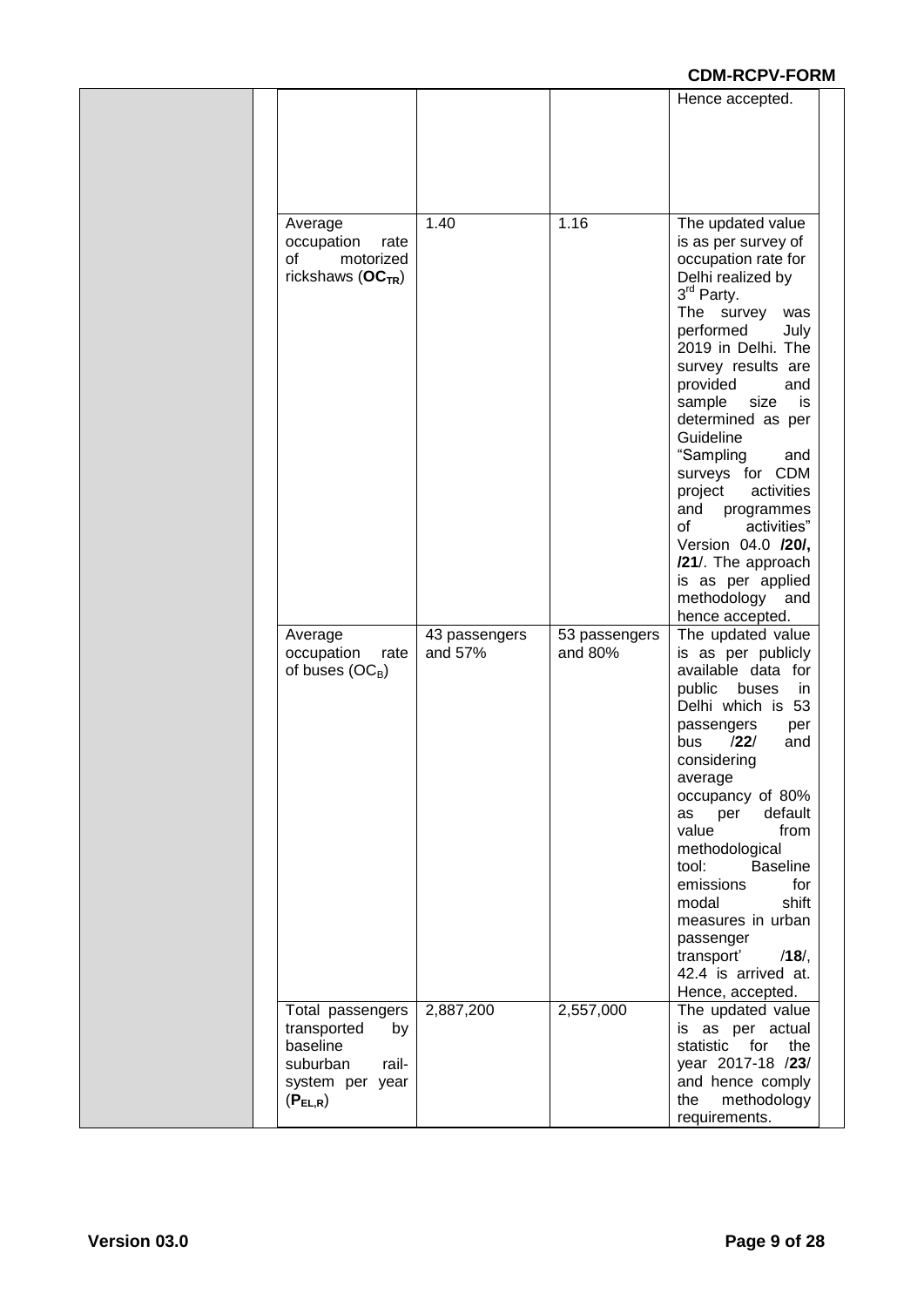|                   | Quantity<br>electricity<br>consumed by the<br>baseline<br>rail<br>system<br>per<br>annum $(EC_{EL,R})$                                                                                                                                                                                                                                                                              | of $3,855$ | 2,636 | The updated value<br>is as per actual<br>statistic for<br>the<br>year 2017-18 /23/<br>and hence comply<br>methodology<br>the                                                |
|-------------------|-------------------------------------------------------------------------------------------------------------------------------------------------------------------------------------------------------------------------------------------------------------------------------------------------------------------------------------------------------------------------------------|------------|-------|-----------------------------------------------------------------------------------------------------------------------------------------------------------------------------|
|                   |                                                                                                                                                                                                                                                                                                                                                                                     |            |       | requirements.                                                                                                                                                               |
|                   | Considering the guidance provided under this step, calculation of emission factor<br>and baseline emissions are updated for the next crediting period as per step 2.                                                                                                                                                                                                                |            |       |                                                                                                                                                                             |
|                   | Step 2: Update the current baseline and the data and parameters<br>Since, the existing baseline scenario is still valid, this step is not applicable.                                                                                                                                                                                                                               |            |       |                                                                                                                                                                             |
|                   | baseline and update of the baseline at the renewal of the crediting period v3.0.1.                                                                                                                                                                                                                                                                                                  |            |       | Finally, it is concluded that the original baseline scenario is valid and assessment is<br>complete as per "Tool for the assessment of the validity of the original/current |
| <b>Findings</b>   | CAR 02 was rasied as validity of original baseline assessment as per the tool<br>'Assessment of the validity of the original/current baseline and update of the<br>baseline at the renewal of the crediting period' was not transparent in the updated<br>PDD which PP has further clarified and rephrased in line with the tool. Hence,<br>response is accepted and CAR is closed. |            |       |                                                                                                                                                                             |
| <b>Conclusion</b> | RINA concludes that the original baseline is valid and assessment is done as per<br>methodological tool 'Tool for the assessment of the validity of the original/current<br>baseline and update of the baseline at the renewal of the crediting period v3.0.1'.<br>The assessment meets VVS Standard v. 2.0 paragraph 404.                                                          |            |       |                                                                                                                                                                             |

#### **D.4. Estimated emission reductions or net anthropogenic removals**

| <b>Means of validation</b> | As per para 96 of the applied methodology /04/, emission reduction is calculated as<br>below:<br>ERy =BEy-PEy-LEy<br>Where,                                                                                                                                                                                                                                                                                                                                                           |
|----------------------------|---------------------------------------------------------------------------------------------------------------------------------------------------------------------------------------------------------------------------------------------------------------------------------------------------------------------------------------------------------------------------------------------------------------------------------------------------------------------------------------|
|                            | BEy-Baseline emissions<br>PEy-Project emissions<br>LEy-Leakage emissions.                                                                                                                                                                                                                                                                                                                                                                                                             |
|                            | As per para 39 of the applied methodology /04/, baseline emissions include the<br>emissions that would have happened due to the transportation of the passengers<br>who use the project activity, had the project activity not been implemented. This is<br>differentiated according to the modes of transport (relevant vehicle categories) that<br>the passengers would have used in the absence of the project.                                                                    |
|                            | As per para 41 or equation 1 of the applied methodology, baseline emission is<br>calculated as below:                                                                                                                                                                                                                                                                                                                                                                                 |
|                            | $BE_y = \frac{P_y}{P_{SPER}} \sum_{p} \left( BE_{p,y} \cdot FEX_{p,y} \right)$                                                                                                                                                                                                                                                                                                                                                                                                        |
|                            | Where:<br>$BE_{v}$<br>Baseline emissions in the year $y$ (g CO <sub>2</sub> )<br>$BE_{p,y}$<br>Baseline emissions per surveyed passenger p in the year $y$ (g CO <sub>2</sub> )<br>$\mathsf{FEX}_{p,y}$<br>Expansion factor for each surveyed passenger $p$ surveyed in the<br>year y (each surveyed passenger has a different expansion factor)<br>$P_y$<br>Total number of passengers in the year y<br>$P_{SPER}$<br>Number of passengers in the time period of the survey (1 week) |
|                            | Total number of passengers in the year $y$ (Py) is <b>monitored data</b> . For ex-ante<br>purpose, constant value (518,402,062) is assumed based on the average number<br>of passengers in the years 2015-2017.                                                                                                                                                                                                                                                                       |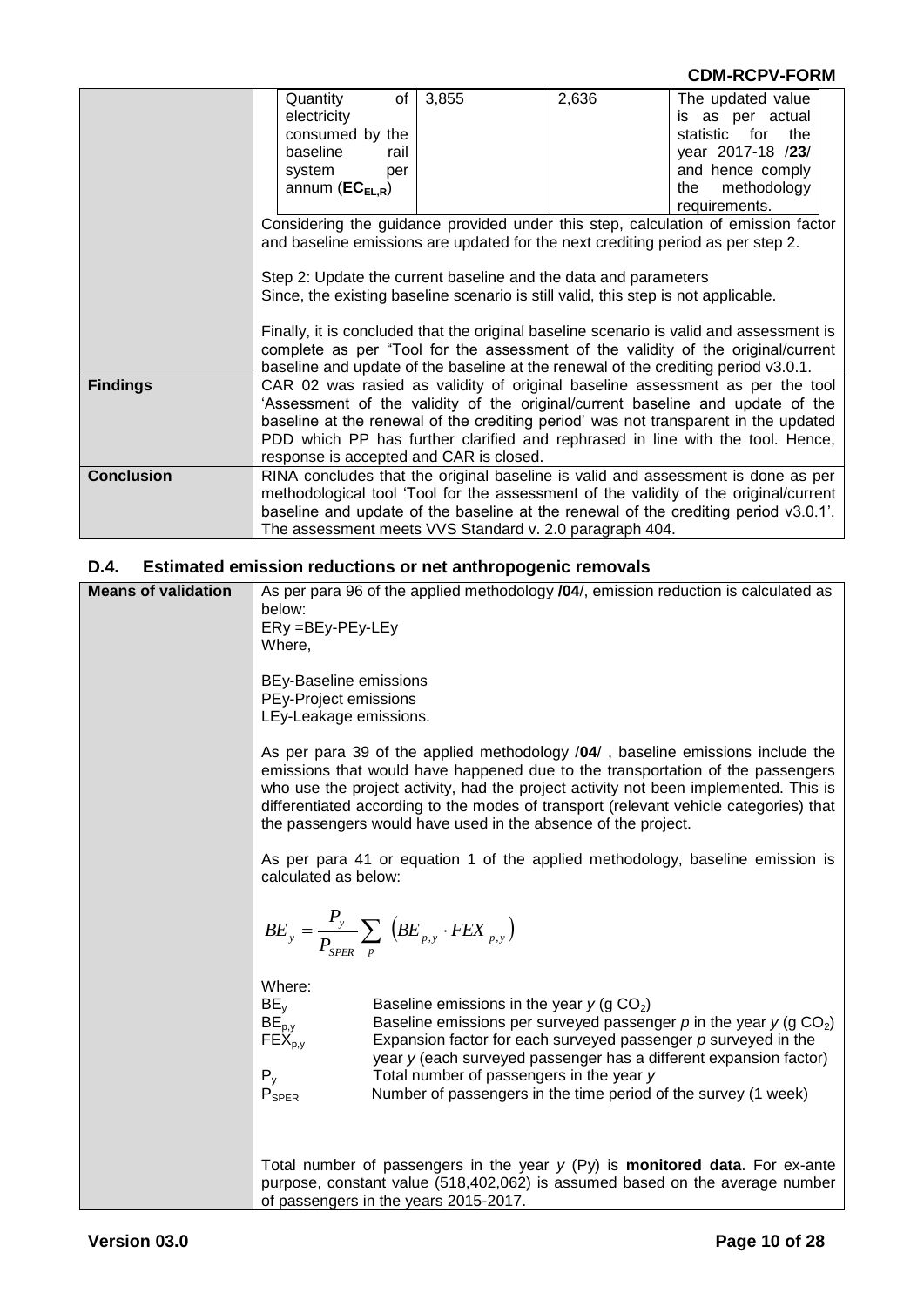| Expansion factor for each surveyed passenger $p$ surveyed (each surveyed<br>passenger has a different expansion factor) ( $FEX_{p,v}$ ) is monitored data.                                                                                                                                                                                                                |
|---------------------------------------------------------------------------------------------------------------------------------------------------------------------------------------------------------------------------------------------------------------------------------------------------------------------------------------------------------------------------|
| The baseline emission per surveyed passenger is calculated based on the mode<br>used, the trip distance per mode and the emission factor per mode:                                                                                                                                                                                                                        |
| $\text{BE}_{\text{p},\text{y}} = \sum \text{BTD}_{\text{p},\text{i},\text{y}} \cdot \text{EF}_{\text{PKM},\text{i},\text{y}}$                                                                                                                                                                                                                                             |
| Where:<br>$\mathsf{BE}_{\mathsf{p},\mathsf{y}}$<br>Baseline emissions per surveyed passenger $p$ in the year $y$ (g CO <sub>2</sub> )<br>BE <sub>p,y</sub><br>BTD <sub>,p,i,y</sub><br>Baseline trip distance $p$ per surveyed passenger using mode <i>i</i> in                                                                                                           |
| the year $y$ (PKM)<br>EF <sub>PKM,i,y</sub><br>Emission factor per passenger-kilometre of mode $i$ in the year $y$ (g<br>CO <sub>2</sub> /PKM)<br>Relevant vehicle category                                                                                                                                                                                               |
| Surveyed passenger<br>р<br>Year of the crediting period<br>y                                                                                                                                                                                                                                                                                                              |
| The baseline is a continuation of various transport modes between which the<br>population chooses includes Non-Motorized Traffic with bikes and per foot, Private<br>passenger car, taxis, motorcycles, motorized rickshaws, buses and suburban rail.<br>The survey includes also induced traffic i.e. trips which in absence of the project<br>would not have been made. |
| Determination of the emission factor per passenger-kilometre ( $EF_{PKM,i,y}$ )                                                                                                                                                                                                                                                                                           |
| For the suburban rail (electricity-based vehicle category), the following equation is<br>used:                                                                                                                                                                                                                                                                            |
| $EF_{PKM,i,y} = \frac{TE_{EL,i,y}}{P_{EL,i,y} \cdot TD_{EL,i}}$                                                                                                                                                                                                                                                                                                           |
| Where:<br>EF <sub>PKM,i,y</sub><br>Emission factor per passenger-kilometre of suburban rail for year y<br>(gCO <sub>2</sub> /PKM)<br>$TE_{EL,i,y}$<br>Total emissions from suburban rail for year $y$ (tCO <sub>2</sub> )<br>Total passengers transported per year by suburban rail for year y<br>$\mathsf{P}_{\mathsf{EL},\mathsf{i},\mathsf{y}}$<br>(passengers)        |
| $TD_{EL,i}$<br>Average trip distance of passengers using suburban rail prior to<br>project start (km)<br>Suburban rail<br>ı                                                                                                                                                                                                                                               |
| Year of the crediting period<br>у<br>The electricity consumed and the passengers transported are monitored annually<br>to track technological improvements in the rail-based system leading to changes in<br>the emission factor per passenger transported.                                                                                                               |
| For all other fuel-based vehicle categories, the emission factor per PKM is<br>calculated as below:                                                                                                                                                                                                                                                                       |
| $\text{EF}_{\text{PKM,i,y}} = \frac{\text{EF}_{\text{KM,i,y}}}{\text{OC}}$                                                                                                                                                                                                                                                                                                |
| Where:<br>Emission factor per passenger-kilometre of vehicle category <i>i</i> in the<br>EF <sub>PKM,i</sub><br>year $y$ (g CO <sub>2</sub> /PKM)                                                                                                                                                                                                                         |
| Emission factor per kilometre of vehicle category $i$ in the year $y$ (g<br>$EF_{KM,i}$<br>CO <sub>2</sub> /km)<br>OC <sub>i</sub><br>Average occupation rate of vehicle category <i>i</i> prior project start<br>(passengers)                                                                                                                                            |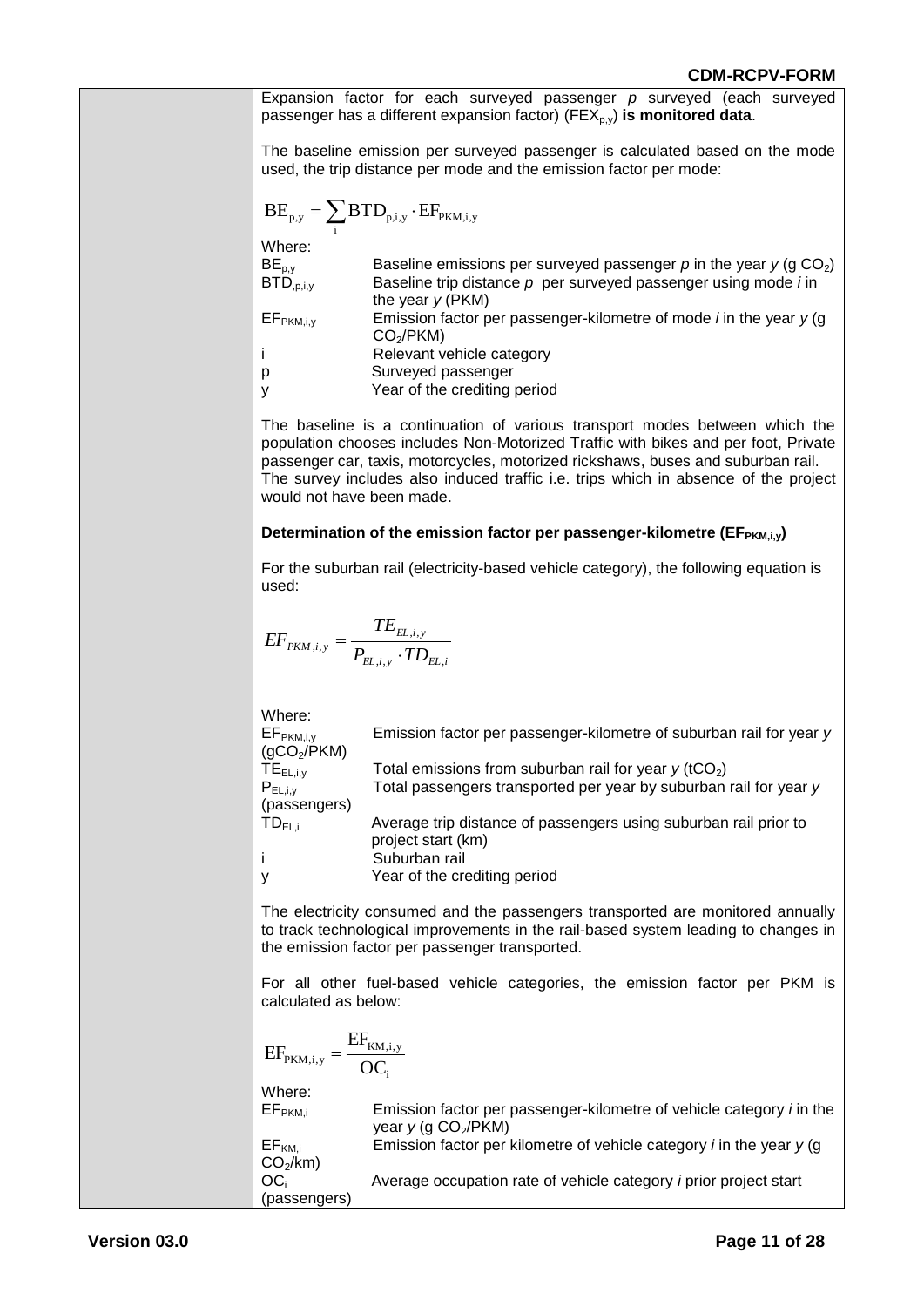Relevant vehicle category y Year of the crediting period

The average occupation rate of vehicle category *i* is determined based on visual occupation studies. In the case of taxis, the driver is not included. Formula (5) of the methodology is not required as also for buses the occupation rate has been determined based on visual occupation studies.

Relevant fuel types, for each vehicle category, have to be identified. The emission factor per kilometre is re-calculated annually based on the recorded share of fuels per category. In case biofuel blends are used the biofuel share of the blend is accounted for with zero emission factor ( $EF_{CO2,xy}$ ).

All other vehicle categories except suburban rail apply the following formula:

$$
EF_{KM,i,y} = (IR_i)^{t+y} \cdot \frac{\sum_{x} (SFC_{i,x} \cdot NCV_{x,y} \cdot EF_{CO2,x,y} \cdot N_{x,i})}{N_i}
$$

Where:<br>EF<sub>KM,i,,y,</sub> Emission factor per kilometre of vehicle category *i* in the year *y* (g)  $CO<sub>2</sub>/km$ ) SFCx,i Specific fuel consumption of vehicle category *i* using fuel type *x* prior project start (g/km) NCVx,y Net calorific value of fuel *x* in the year *y* (J/g) EF<sub>CO2,x,y</sub> Carbon emission factor for fuel type *x* in the year *y* (g CO<sub>2</sub>/J)<br>N<sub>xi</sub> Number of vehicles of category *i* using fuel type *x* prior to proj Number of vehicles of category *i* using fuel type *x* prior to project start (units) Number of vehicles of category *i* prior to project start (units)  $\begin{array}{c} N_{x,i} \\ \textsf{IR}_i^{\mathit{t+y}} \end{array}$ Technology improvement factor for the vehicle of category *i* per year *t+y* (ratio) i Relevant vehicle category x Fuel type t Years of annual improvement (dependent on age of data per vehicle category) y Year of the crediting period

For train (idem for metro) using electricity the EF is calculated based on the Tool 05 "Baseline, project and/or leakage emissions from electricity consumption and monitoring of electricity generation" baseline and or leakage emissions from electricity consumption" (equation 1).

$$
EF_{KM,i} = SEC_{KM,i} \times EF_{grid,CM} \times (1+TDL)
$$

*Where:* Emission factor per kilometre of vehicle category *i* (train/metro)  $(gCO<sub>2</sub>/km)$ <br>SEC<sub>KM i</sub> Quantity of electricity consumed per kilometre of vehicle category *i* train/metro (kWh/km) EF<sub>grid,CM</sub> Emission factor for electricity generation in the grid based on combined margin ( $qCO<sub>2</sub>/kWh$ ) TDL Average technical transmission and distribution losses for providing electricity The combined margin emission factor ( $EF_{grid,CM}$ ) is fixed ex-ante to be 0.92 kgCO2/kWh as per latest report from CEA /**14**/. TDL is also fixed ex-ante to be 2.6% as per latest national report for northern region /**15**/. Emission factors per kilometre are transparently calculated based on above formulae in accordance with the methodology in the CER spreadsheet (PDD table 15) and are reported per vehicle category and per annum. Accordingly, the baseline emissions per passenger is: 1,842 gCO2e/passenger. Baseline emissions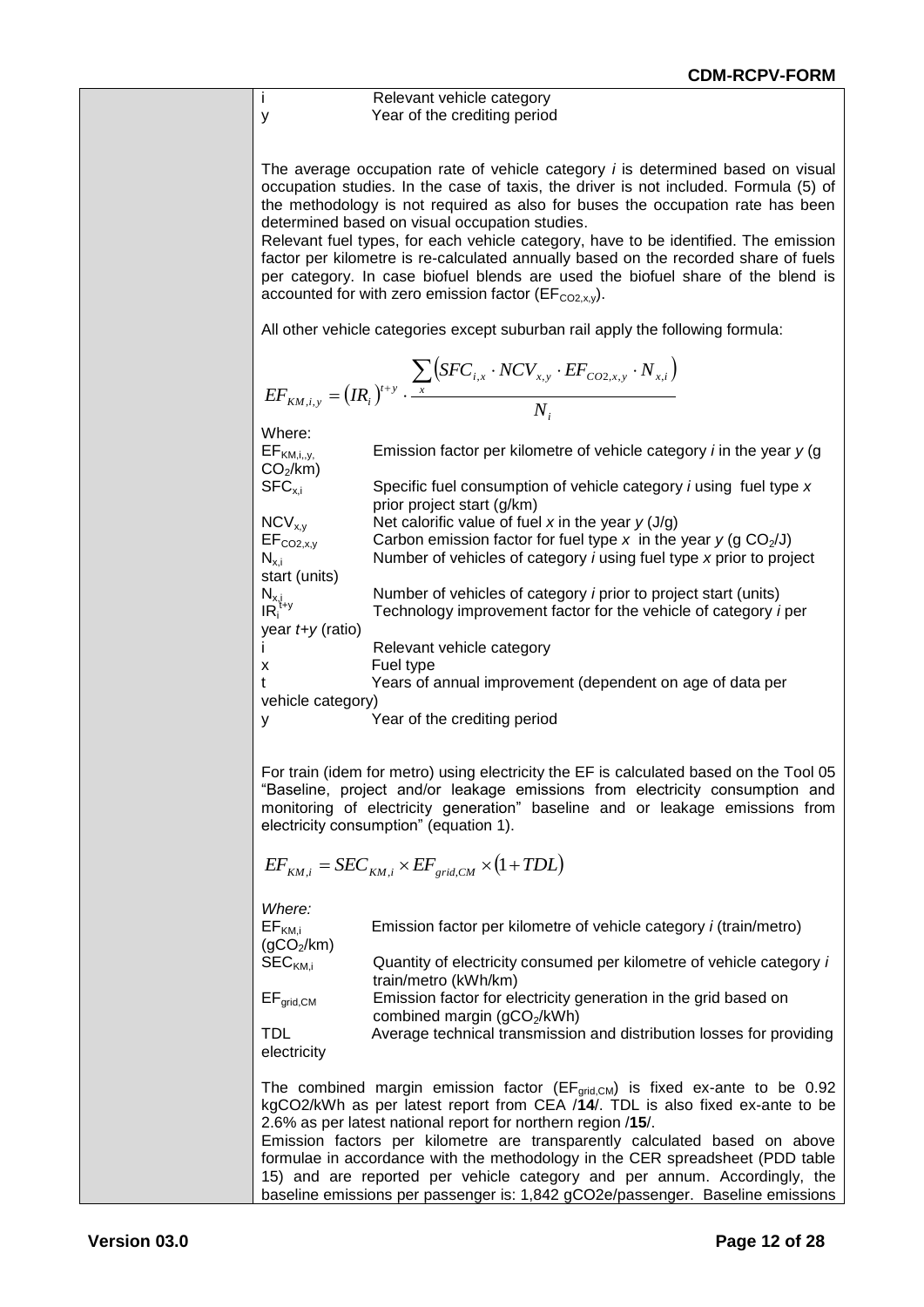| estimate ex-ante to be 954,897 tCO2 per year.<br><b>Project Emissions:</b><br>Project emissions are based on the electricity consumed by the metro for train<br>traction (direct project emissions) plus emissions caused by project passengers<br>from their trip origin to the entry station of the metro and from the exit station of the<br>metro to their final destination (indirect project emissions).<br>$PE_v = DPE_v + IPE_v$<br>Where:<br>$PE_{,y,}$<br>Project emissions in the year $y$ (tCO <sub>2</sub> )<br>DPE <sub>y</sub><br>Direct project emissions in the year $y$ (tCO <sub>2</sub> )<br>IPE <sub>v</sub><br>Indirect project emissions in the year $y$ (tCO <sub>2</sub> )<br>Year of the crediting period<br>y<br>Direct project emissions (DPEy):<br>The project activity involves an electricity-based transport system. The emissions<br>from electricity consumption are based on the Tool05 "Baseline, project and/or<br>leakage emissions from electricity consumption and monitoring of electricity<br>generation Only electricity consumed for train propulsion is included in rail-based<br>MRTS. Electricity usage is monitored. The CM and TDL are determined ex-ante.<br>For ex-ante estimation, electricity usage is taken average value for the year 2015-<br>2017 to be 220,547,060 kWh.<br>Indirect project emissions (IPEy):<br>Indirect project emissions are those caused by passengers from their trip origin up<br>to the project activity entry station, and from the project activity exit station up to the<br>trip final destination.<br>Following core steps are realized:<br>Step 1: Realize a survey in which for each surveyed passenger the trip distance<br>per mode used to/from the MRTS is determined.<br>The trip distance is monitored.<br>Step 2: Calculate for each surveyed passenger his indirect project emissions.<br>Step 3: Apply to each surveyed passenger an individual expansion factor in<br>accordance with the survey sample design and summarize these to get the total<br>indirect project emissions of the week surveyed. To get the annual (or monitoring<br>period) indirect project emissions the indirect project emissions of the surveyed<br>week are calculated per passenger of the week and multiplied with the total<br>passengers transported per year (or period).<br>The expansion factor is monitored.<br>Step 4: Application of the upper 95% confidence interval to the total indirect project |
|------------------------------------------------------------------------------------------------------------------------------------------------------------------------------------------------------------------------------------------------------------------------------------------------------------------------------------------------------------------------------------------------------------------------------------------------------------------------------------------------------------------------------------------------------------------------------------------------------------------------------------------------------------------------------------------------------------------------------------------------------------------------------------------------------------------------------------------------------------------------------------------------------------------------------------------------------------------------------------------------------------------------------------------------------------------------------------------------------------------------------------------------------------------------------------------------------------------------------------------------------------------------------------------------------------------------------------------------------------------------------------------------------------------------------------------------------------------------------------------------------------------------------------------------------------------------------------------------------------------------------------------------------------------------------------------------------------------------------------------------------------------------------------------------------------------------------------------------------------------------------------------------------------------------------------------------------------------------------------------------------------------------------------------------------------------------------------------------------------------------------------------------------------------------------------------------------------------------------------------------------------------------------------------------------------------------------------------------------------------------------------------------------------------------------------------------------------------------------------------------|
|                                                                                                                                                                                                                                                                                                                                                                                                                                                                                                                                                                                                                                                                                                                                                                                                                                                                                                                                                                                                                                                                                                                                                                                                                                                                                                                                                                                                                                                                                                                                                                                                                                                                                                                                                                                                                                                                                                                                                                                                                                                                                                                                                                                                                                                                                                                                                                                                                                                                                                |
|                                                                                                                                                                                                                                                                                                                                                                                                                                                                                                                                                                                                                                                                                                                                                                                                                                                                                                                                                                                                                                                                                                                                                                                                                                                                                                                                                                                                                                                                                                                                                                                                                                                                                                                                                                                                                                                                                                                                                                                                                                                                                                                                                                                                                                                                                                                                                                                                                                                                                                |
|                                                                                                                                                                                                                                                                                                                                                                                                                                                                                                                                                                                                                                                                                                                                                                                                                                                                                                                                                                                                                                                                                                                                                                                                                                                                                                                                                                                                                                                                                                                                                                                                                                                                                                                                                                                                                                                                                                                                                                                                                                                                                                                                                                                                                                                                                                                                                                                                                                                                                                |
|                                                                                                                                                                                                                                                                                                                                                                                                                                                                                                                                                                                                                                                                                                                                                                                                                                                                                                                                                                                                                                                                                                                                                                                                                                                                                                                                                                                                                                                                                                                                                                                                                                                                                                                                                                                                                                                                                                                                                                                                                                                                                                                                                                                                                                                                                                                                                                                                                                                                                                |
|                                                                                                                                                                                                                                                                                                                                                                                                                                                                                                                                                                                                                                                                                                                                                                                                                                                                                                                                                                                                                                                                                                                                                                                                                                                                                                                                                                                                                                                                                                                                                                                                                                                                                                                                                                                                                                                                                                                                                                                                                                                                                                                                                                                                                                                                                                                                                                                                                                                                                                |
|                                                                                                                                                                                                                                                                                                                                                                                                                                                                                                                                                                                                                                                                                                                                                                                                                                                                                                                                                                                                                                                                                                                                                                                                                                                                                                                                                                                                                                                                                                                                                                                                                                                                                                                                                                                                                                                                                                                                                                                                                                                                                                                                                                                                                                                                                                                                                                                                                                                                                                |
|                                                                                                                                                                                                                                                                                                                                                                                                                                                                                                                                                                                                                                                                                                                                                                                                                                                                                                                                                                                                                                                                                                                                                                                                                                                                                                                                                                                                                                                                                                                                                                                                                                                                                                                                                                                                                                                                                                                                                                                                                                                                                                                                                                                                                                                                                                                                                                                                                                                                                                |
|                                                                                                                                                                                                                                                                                                                                                                                                                                                                                                                                                                                                                                                                                                                                                                                                                                                                                                                                                                                                                                                                                                                                                                                                                                                                                                                                                                                                                                                                                                                                                                                                                                                                                                                                                                                                                                                                                                                                                                                                                                                                                                                                                                                                                                                                                                                                                                                                                                                                                                |
|                                                                                                                                                                                                                                                                                                                                                                                                                                                                                                                                                                                                                                                                                                                                                                                                                                                                                                                                                                                                                                                                                                                                                                                                                                                                                                                                                                                                                                                                                                                                                                                                                                                                                                                                                                                                                                                                                                                                                                                                                                                                                                                                                                                                                                                                                                                                                                                                                                                                                                |
|                                                                                                                                                                                                                                                                                                                                                                                                                                                                                                                                                                                                                                                                                                                                                                                                                                                                                                                                                                                                                                                                                                                                                                                                                                                                                                                                                                                                                                                                                                                                                                                                                                                                                                                                                                                                                                                                                                                                                                                                                                                                                                                                                                                                                                                                                                                                                                                                                                                                                                |
| emissions                                                                                                                                                                                                                                                                                                                                                                                                                                                                                                                                                                                                                                                                                                                                                                                                                                                                                                                                                                                                                                                                                                                                                                                                                                                                                                                                                                                                                                                                                                                                                                                                                                                                                                                                                                                                                                                                                                                                                                                                                                                                                                                                                                                                                                                                                                                                                                                                                                                                                      |
| $\label{eq1} \textit{IPE}_y = \frac{P_y}{P_{\textit{SPER}}} \sum_{p} \; \left(\textit{IPE}_{p,y} \cdot \textit{FEX}_{p,y}\right)$                                                                                                                                                                                                                                                                                                                                                                                                                                                                                                                                                                                                                                                                                                                                                                                                                                                                                                                                                                                                                                                                                                                                                                                                                                                                                                                                                                                                                                                                                                                                                                                                                                                                                                                                                                                                                                                                                                                                                                                                                                                                                                                                                                                                                                                                                                                                                              |
| Where:<br>IPE <sub>v</sub><br>Indirect project emissions in the year $y$ (g CO <sub>2</sub> )<br>$IPE_{p,y}$<br>Indirect project emissions per surveyed passenger $p$ in the year $y$<br>(g CO <sub>2</sub> )<br>$FEX_{p,y}$<br>Expansion factor for each surveyed passenger $p$ surveyed in the<br>year y (each surveyed passenger has a different expansion factor)<br>$P_y$<br>Total number of passengers in the year y<br>Number of passengers in the time period of the survey (1 week)<br>$P_{SPER}$<br>Surveyed passenger                                                                                                                                                                                                                                                                                                                                                                                                                                                                                                                                                                                                                                                                                                                                                                                                                                                                                                                                                                                                                                                                                                                                                                                                                                                                                                                                                                                                                                                                                                                                                                                                                                                                                                                                                                                                                                                                                                                                                               |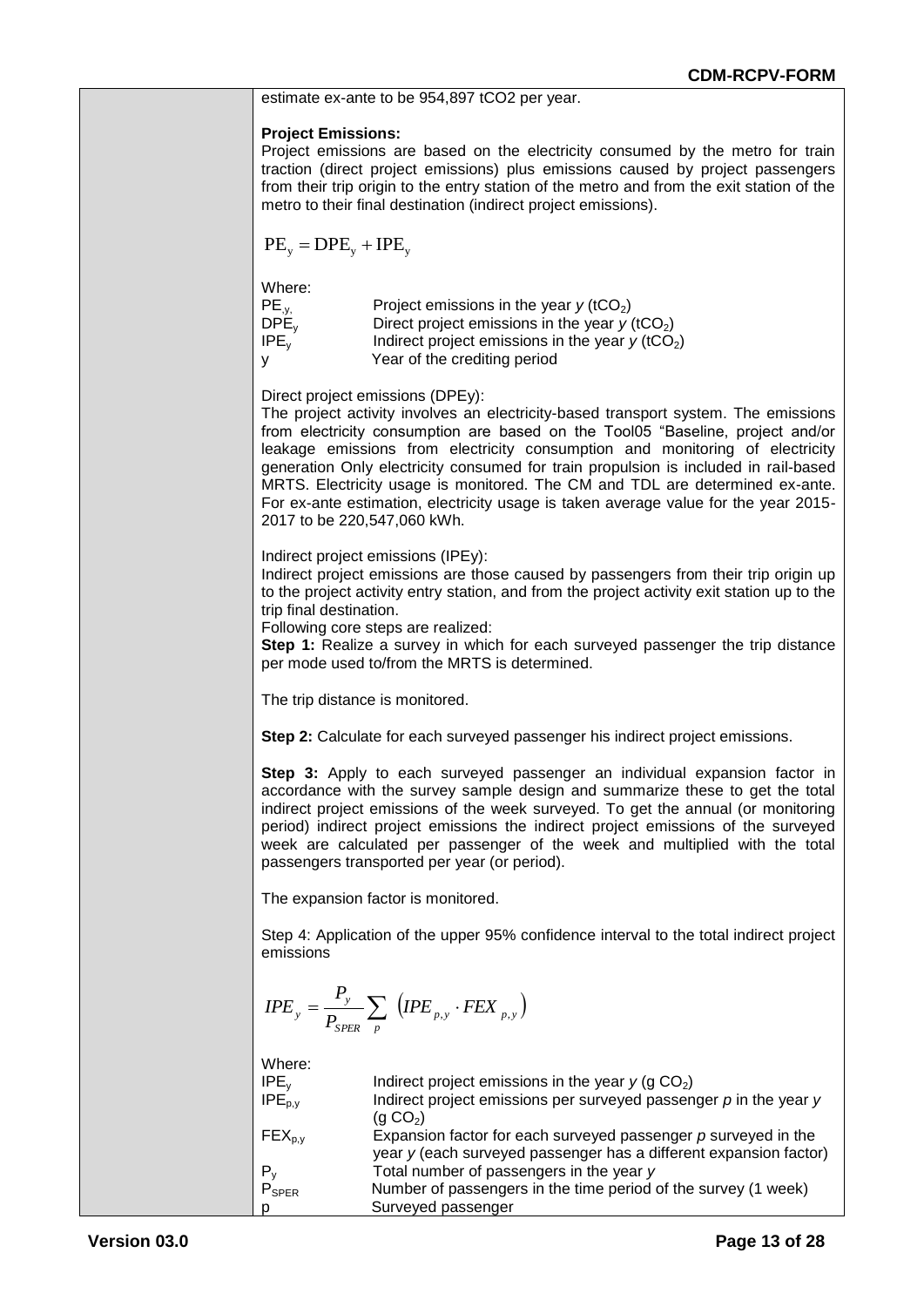## y Year of the crediting period The indirect project emissions per surveyed passenger are calculated based on the transport mode used, the trip distance per mode and the emission factor per mode:  $=\sum_i IPTD_{p,i,y} \times$  $\textit{IPE}_{p,y} = \sum \textit{IPTD}_{p,i,y} \times \textit{EF}_{\textit{PKM},i,y}$ Where:  $IPE<sub>p.v</sub>$  Indirect project emissions per surveyed passenger  $p$  in the year  $y$  $(g CO<sub>2</sub>)$ BTD<sub>.p.i.v</sub> Indirect project trip distance p per surveyed passenger using mode *i* in the year *y* (PKM) EFPKM,i,y Emission factor per passenger-kilometre of mode *i* in the year *y* (g  $CO<sub>2</sub>/PKM$ ) i Relevant vehicle category p Surveyed passenger y Year of the crediting period Emission per passenger is taken the average of values obtained from upper bound values (281 for phase 2 and 609 for phase 1). Accordingly, the ex-ante project emission is estimated to be  $438,868$  tCO<sub>2</sub> per year. **Leakage Emissions**: Leakage emissions include the following sources: • Emissions due to changes of the load factor of taxis and buses of the baseline transport system due to the project; and, • Emissions due to reduced congestion on affected roads, provoking higher average vehicle speed, plus a rebound effect. Upstream emissions of gaseous fuels (LEUP,y). The impact on traffic (additional trips) induced by the new transport system is included as project emissions and thus is not part of leakage. This is addressed by including, as project emissions, the emissions from the trips of passengers who would not have travelled in the absence of the project. Leakage emissions are calculated as follows:  $LE_y = LE_{LFB,y} + LE_{LFT,y} + LE_{CON,y} + LE_{UP,y}$ Where:

| <u>vvijeje.</u>       |                                                                                                     |
|-----------------------|-----------------------------------------------------------------------------------------------------|
| LE <sub>y</sub>       | Leakage emissions in the year $y$ (tCO <sub>2</sub> )                                               |
| $LE_{LFB,y}$          | Leakage emissions due to change of load factor buses in the year y                                  |
| (tCO <sub>2</sub> )   |                                                                                                     |
| $LE$ <sub>LFT,y</sub> | Leakage emissions due to change of load factor taxis in the year y                                  |
| (tCO <sub>2</sub> )   |                                                                                                     |
| $LE_{CON,y}$          | Leakage emissions due to reduced congestion in the year $y$ (tCO <sub>2</sub> )                     |
| $LE_{UP,V}$           | Leakage emissions due to upstream emissions of gaseous fuels in                                     |
| year y $(tCO2)$       |                                                                                                     |
|                       | Year of the crediting period                                                                        |
|                       |                                                                                                     |
|                       | ■ concert of concert conflict of concelled the teach of the total concert of the concelled to the t |

For each component leakage shall be included if it has a positive value.

## Determination of emissions due to change of load factor of buses (LE<sub>IFBy</sub>)

The project could have a negative impact on the load factor of the conventional bus fleet. Load factor changes are monitored for the entire city as the potential impact is not necessarily in the proximity of the project MRTS (buses can be used in other parts of the city). The load factor of buses is monitored in the years 1 and 4 of the crediting period. Leakage from load factor change of buses is only included if the load factor of buses has decreased by more than 10 percentage points comparing the monitored value with the baseline value, and are calculated as: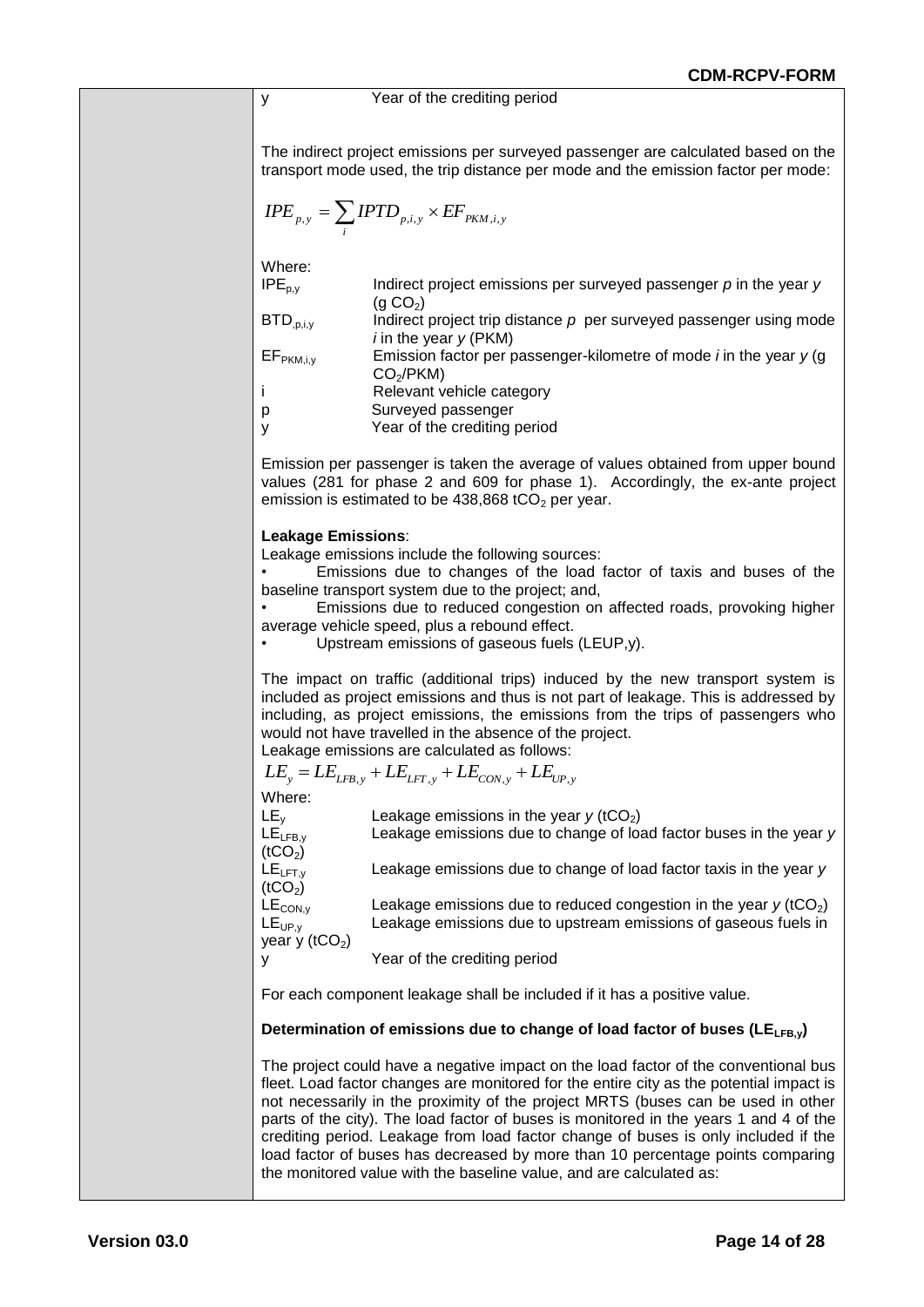1. E<sub>LFB, y</sub> = 
$$
\frac{1}{10}
$$
·N<sub>By</sub> · AD<sub>g</sub> · EF<sub>RA, B, y</sub> (1 –  $\frac{OC_{B, y}}{OC_{B, y}}$ )  
\nWhere:  
\nLE<sub>1, B, y</sub>  
\nWhere:  
\nLE<sub>1, B, y</sub>  
\nHence  
\nHence  
\nHence  
\nWe  
\nNow  
\nAveg  
\nBveg  
\nAveg  
\nBveg  
\nBveg  
\nBveg  
\nBveg  
\nBveg  
\nBveg  
\nBveg  
\nBveg  
\nBveg  
\nBveg  
\nBveg  
\nBveg  
\nBveg  
\nBveg  
\nBveg  
\nBveg  
\nBveg  
\nBveg  
\nBveg  
\nBveg  
\nBveg  
\nBveg  
\nBveg  
\nBveg  
\nBveg  
\nBveg  
\nBveg  
\nBveg  
\nBveg  
\nBveg  
\nBveg  
\nBveg  
\nBveg  
\nBveg  
\nBveg  
\nBveg  
\nBveg  
\nBveg  
\nBveg  
\nBveg  
\nBveg  
\nBveg  
\nBveg  
\nBveg  
\nBveg  
\nBveg  
\nBveg  
\nBveg  
\nBveg  
\nBveg  
\nBveg  
\nBveg  
\nBveg  
\nBveg  
\nBveg  
\nBveg  
\nBveg  
\nBveg  
\nBveg  
\nBveg  
\nBveg  
\nBveg  
\nBveg  
\nBveg  
\nBveg  
\nBveg  
\nBveg  
\nBveg  
\nBveg  
\nBveg  
\nBveg  
\nBveg  
\nBveg  
\nBveg  
\nBveg  
\nBveg  
\nBveg  
\nBveg  
\nBveg  
\nBveg  
\nBveg  
\nBveg  
\nBveg  
\nBveg  
\nBveg  
\nBveg  
\nBveg  
\nBveg  
\nBveg  
\nBveg  
\nBveg  
\nBveg  
\nBveg  
\nBveg  
\nBveg  
\nBveg  
\nBveg  
\nBveg  
\nBveg  
\nBveg

The occupancy rate of buses is monitored through visual occupation studies.

#### Determination of emissions due to change of load factor of taxis (LE<sub>LFT,y</sub>)

The project could have a negative impact on the load factor of taxis. Taxis include cars as well as motorized rickshaws realizing taxi services. For both types of services, the load factor change is monitored separately. Load factor changes are monitored for the entire city as taxis operate all over the city and are not confined to deliver their services in certain areas. The load factor of taxis is monitored in the years 1 and 4 of the crediting period. This leakage is calculated as:

$$
LE_{LFT,y} = \max(N_{T,y} \cdot AD_T \cdot EF_{KM,T,y} \cdot \left(1 - \frac{OC_{T,y}}{OC_T}\right) \cdot \frac{1}{10^6};0)
$$

Where:

(passengers)

y Year of the crediting period

 $LE<sub>LFT,y</sub>$  Leakage emissions due to change of load factor of taxis in the year  $y$  (tCO<sub>2</sub>)<br> $N_{T,y}$ Number of taxis in the year *y* (taxis)  $AD_T$  Average annual distance driven per taxi (km/taxi)<br>EF<sub>KM.T.v</sub> Emission factor per kilometre of taxis in the year j EF<sub>KM,T,y</sub> Emission factor per kilometre of taxis in the year  $y$  (g CO<sub>2</sub>/km)<br>OC<sub>T,y</sub> Average occupancy rate of taxis in the year  $y$  (passengers)  $OC_{T,y}$  Average occupancy rate of taxis in the year *y* (passengers)<br> $OC_{T}$  Average baseline occupancy rate of taxis prior project start Average baseline occupancy rate of taxis prior project start (passengers)

y Year of the crediting period

The maximum load factor change attributed to taxis is the emission reductions due to passengers switching from taxis to the project (calculated by the emission factor per passenger-kilometre for taxis, the trip distance and the number of passengers transported by the project, which would have used taxis in absence of the project). This maximum condition is established as load factors might worsen citywide also due to factors external to the project and leakage from a load factor change taxis due to the project can at maximum be according to the number of passengers transported by the project which in absence of latter would have taken a taxi.

The occupancy rate of taxis is monitored through visual occupation studies counting the number of passengers. Ex-ante it is estimated zero.

#### Determination of emissions due to reduced congestion (LE<sub>CON,y</sub>)

In the case that the implementation of the project activity leads to a reduction of road capacity available for individual motorised transport modes, the impact of changes in congestion shall be monitored in the year 1 and 4 of the crediting period. In other cases (e.g. the project provides a new road infrastructure not taken from the existing road space in the city), monitoring of these changes is not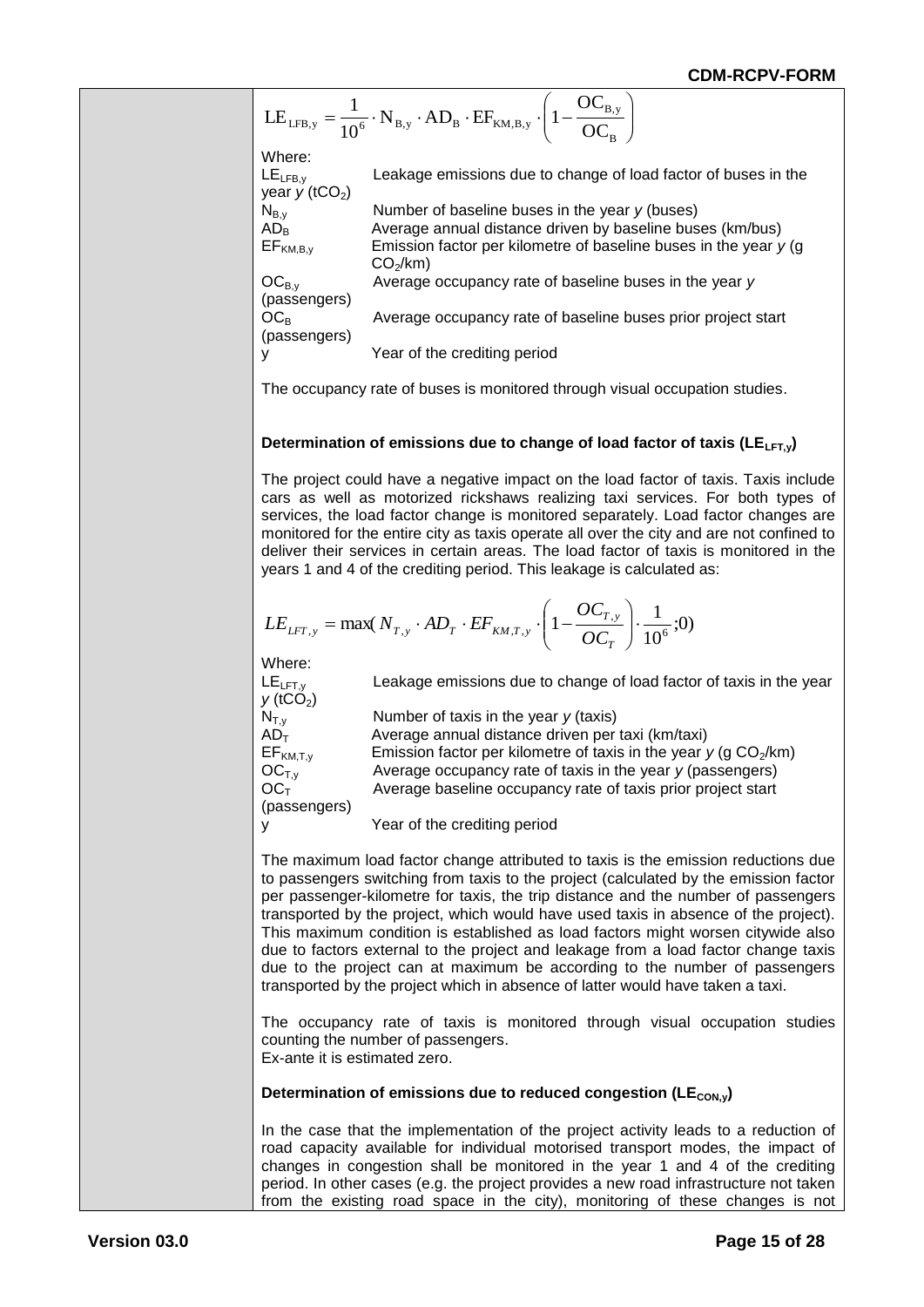|                   | required.                                                                                                                                                                                                                                                                                                                                                                                                                                                                                                                                                                                                                                                           |
|-------------------|---------------------------------------------------------------------------------------------------------------------------------------------------------------------------------------------------------------------------------------------------------------------------------------------------------------------------------------------------------------------------------------------------------------------------------------------------------------------------------------------------------------------------------------------------------------------------------------------------------------------------------------------------------------------|
|                   | DMRC has not taken away any existing road space. Therefore, based on ACM0016<br>Version 04.0 no monitoring is required. In Equation 11 of the methodology RS <sub>BL</sub><br>(road space baseline) is identical to RS <sub>PJ</sub> (road space project). Therefore ARS<br>(additional road space available) cannot be negative.                                                                                                                                                                                                                                                                                                                                   |
|                   | Upstream emissions from gaseous fuels                                                                                                                                                                                                                                                                                                                                                                                                                                                                                                                                                                                                                               |
|                   | Upstream leakage of gaseous fuels shall be only included if the project vehicles<br>consume more gaseous fuels than baseline vehicles. Project metro only consumes<br>electricity. Therefore, in the baseline more gaseous fuels are used than in the<br>project situation. Upstream emissions from gaseous fuels are therefore not<br>considered. Since the project consumes only electricity, emissions from gaseous<br>fuel is zero.<br>Therefore, leakage emission for the project estimated ex-ante to be zero.                                                                                                                                                |
|                   | Net emission rediuctions from the project activity estimated to be 516,307 tCO <sub>2</sub> e                                                                                                                                                                                                                                                                                                                                                                                                                                                                                                                                                                       |
|                   | per year.<br>The validation team confirms that all formulas for Baseline, project and leakage<br>emission calculations are correctly applied in accordance with the approved<br>methodology. All data has been inserted appropriately and all calculations have<br>been performed correctly. All estimates of the project emissions can be replicated<br>using the data and parameter values provided in the PDD.                                                                                                                                                                                                                                                   |
| <b>Findings</b>   | CL 1 was raised to calrify the baseline emission factor value arrived for estimating<br>emission reductions to which PP has provided appropriate clarification and<br>transparently presented the same in PDD and supporting ER sheet. Hence,<br>response is accepted and CL is closed.                                                                                                                                                                                                                                                                                                                                                                             |
| <b>Conclusion</b> | RINA confirms, the PDD correctly lists assumption and data used by the PP for<br>estimating emission reduction including their references and sources.<br>Source of data and assumptions are correctly quoted and interpreted in the PDD.<br>All values used in the PDD including GWPs are considered reasonable in the<br>context of the proposed CDM project activity.<br>The baseline methodology and corresponding tools have been correctly applied to<br>calculate project, baseline and leakage emissions, and emission reductions.<br>All estimates of the baseline emissions can be replicated using the data and<br>parameter values provided in the PDD. |

## **D.5. Validity of monitoring plan**

| <b>Means of validation</b> |                                                                    | The monitoring plan in the PDD is prepared using latest methodology, ACM0016.    |
|----------------------------|--------------------------------------------------------------------|----------------------------------------------------------------------------------|
|                            |                                                                    | Version 04. Validation team confirmed from the document review that the list of  |
|                            |                                                                    | parameters including the means of monitoring is described in accordance with the |
|                            | applied methodology. Following are the parameters to be monitored: |                                                                                  |
|                            | Parameter                                                          | Monitoring procedure                                                             |
|                            | NCV <sub>G/D/CNG</sub> ; Net calorific value                       | PP has already considered to apply IPCCC                                         |
|                            | of gasoline, diesel and CNG                                        | default values (table 1.2, lower<br>95%                                          |
|                            | (MJ/kg                                                             | confidence interval). The values are 42.5 for                                    |
|                            |                                                                    | Gasoline, 41.4 for Diesel and 46.5 for CNG.                                      |
|                            |                                                                    | Any future revision from IPCC shall be taken                                     |
|                            |                                                                    | into account.                                                                    |
|                            | $CO2$ emission  <br>$EF_{CO2, G/D/CNG}$                            | PP has already considered to apply IPCCC                                         |
|                            | factor for gasoline, diesel and                                    | default values (table 1.4, lower<br>95%                                          |
|                            | CNG (qCO <sub>2</sub> /MJ)                                         | confidence interval). The values are 67.5 for                                    |
|                            |                                                                    | Gasoline, 72.6 for Diesel and 54.3 for CNG.                                      |
|                            |                                                                    | Any future revision from IPCC shall be taken                                     |
|                            |                                                                    | into account.                                                                    |
|                            | $EFKM.B.CH4; CH4 emission factor$                                  | IPCC default value has been considered (table                                    |
|                            | of CNG buses per kilometre in                                      | 3.2.4). Any future revision from IPCC shall be                                   |
|                            | $CO2ea$ (gCO <sub>2eg</sub> /km)                                   | taken into account.                                                              |
|                            | $CH4$ emission<br>EF <sub>KM, C/T/TR, CH4</sub>                    | IPCC default value has been considered (table                                    |
|                            | factor of CNG cars, taxis and                                      | 3.2.4). Any future revision from IPCC shall be                                   |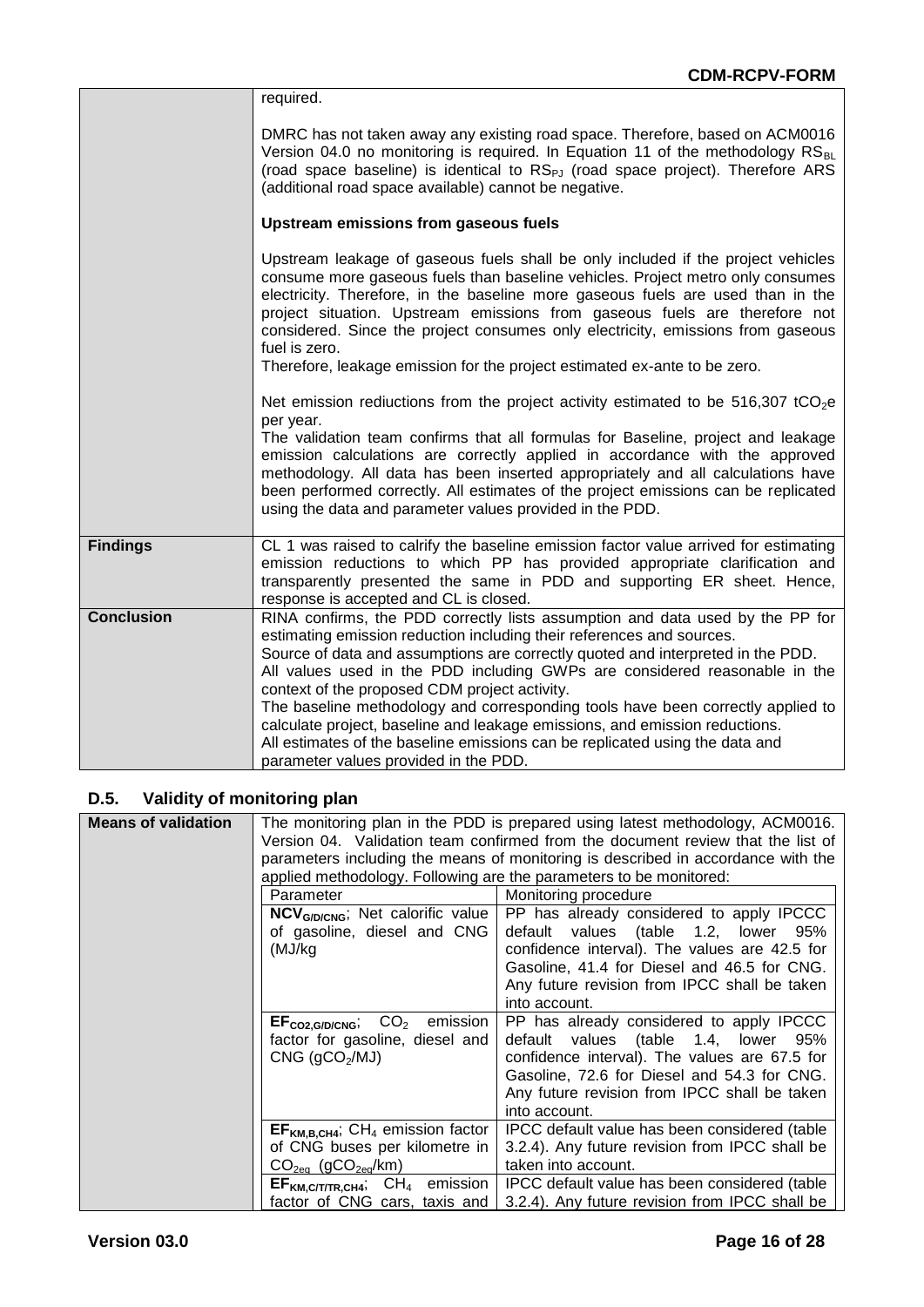| auto-rickshaws per kilometre in                                          | taken into account.                                                                               |
|--------------------------------------------------------------------------|---------------------------------------------------------------------------------------------------|
| $CO2eq$ (gCO <sub>2eq</sub> /km)                                         |                                                                                                   |
| $N_{x, C/T/TR}$ ; Number of passenger                                    | Registration statistics from Department of                                                        |
| cars (C), taxis<br>(T)<br>and<br>rickshaws (TR) using fuel type          | Transport, Delhi shall be used. Monitoring<br>frequency is annual.                                |
| x (Vehicles)                                                             |                                                                                                   |
| Ρ,<br>Total<br>passengers                                                | Turnpike controls at stations and electronic                                                      |
| transported by<br>the<br>project                                         | smart cards. Only passengers are included                                                         |
| (Passengers)                                                             | which enter stations of the lines include in the                                                  |
|                                                                          | project. Passengers entering line 1 and line 2                                                    |
|                                                                          | stations of Phase I are not included. In case<br>line 1 and/or line 2 have joint stations with    |
|                                                                          | project lines the entering passengers are                                                         |
|                                                                          | allocated proportionally i.e. if e.g. a Phase 1                                                   |
|                                                                          | line has a joint station with a Phase II line the                                                 |
|                                                                          | passengers are distributed 50:50 between the                                                      |
|                                                                          | phases. Continuously monitored<br>and                                                             |
|                                                                          | aggregated at least annually by DMRC.                                                             |
| EC <sub>PJ</sub> ; Electricity consumed by<br>MRTS (trains) (MWh)        | Traction energy is continuously monitored in<br>energy meters. The electricity meters are         |
|                                                                          | calibrated by the local electricity board of the                                                  |
|                                                                          | state government and are sealed. They can                                                         |
|                                                                          | only be opened by officials of the electricity                                                    |
|                                                                          | board therefore the project owner cannot                                                          |
|                                                                          | realize independent calibrations. There is also<br>a check meter with controls realized by the    |
|                                                                          | local electricity department in case of large                                                     |
|                                                                          | variations<br>between<br>readings.<br>Electricity                                                 |
|                                                                          | consumtion is aggregated at least annually.                                                       |
|                                                                          | Electricity invoices shall be used to cross                                                       |
| $\text{BTD}_{p,i}$ ; Baseline trip distance of                           | check.<br>Based on survey as detailed in the PDD.                                                 |
| the cluster $p$ of surveyed                                              | Survey is in line with methodology.                                                               |
| passengers<br>using<br>mode <i>i</i>                                     |                                                                                                   |
| (Kilometre)                                                              |                                                                                                   |
| <b>IPTD</b> <sub>p.i</sub> ; Indirect project trip                       | Based on survey as detailed in the PDD.                                                           |
| of<br>distance<br>the<br>surveyed<br>mode<br>passenger<br>$\overline{I}$ | Survey is in line with methodology.                                                               |
| using<br>(Kilometre)                                                     |                                                                                                   |
| P <sub>SPER</sub> ; Number of passengers                                 | Turnpike controls at stations and electronic                                                      |
| in the time period of the survey                                         | smart cards. Only passengers are included                                                         |
| $(1$ week)                                                               | which enter stations of the lines include in the                                                  |
|                                                                          | project. Passengers entering stations of Phase                                                    |
|                                                                          | I are not included. In case Phase I lines have<br>joint stations with project lines the entering  |
|                                                                          | passengers are allocated proportionally i.e. if                                                   |
|                                                                          | e.g. line 1 and Phase II line x have a joint                                                      |
|                                                                          | station passengers of that station are                                                            |
|                                                                          | distributed 50:50 between the two lines. The                                                      |
|                                                                          | survey is realized in the years 2020 and 2023<br>of the crediting period. This is consistent with |
|                                                                          | the methodology requirement.                                                                      |
| $FEXp$ ; Expansion factor for                                            | As per survey. Frequency of survey is on 1                                                        |
| each surveyed passenger p                                                | and 4 year of the crediting period. This is                                                       |
| surveyed<br>(each<br>surveyed                                            | consistent with the applied methodology.                                                          |
| passenger<br>has<br>different<br>a a                                     |                                                                                                   |
| expansion factor)<br>$EC_{EL,R}$ : Quantity of electricity               | This shall be sourced from annual report from                                                     |
| consumed by the baseline rail                                            | Indian Railways. Monitoring frequency is                                                          |
| system per annum                                                         | annual.                                                                                           |
| $P_{EL,R}$ :<br>Total<br>passengers                                      | This shall be sourced from annual report from                                                     |
| transported by baseline rail-                                            | Indian Railways. Monitoring frequency is                                                          |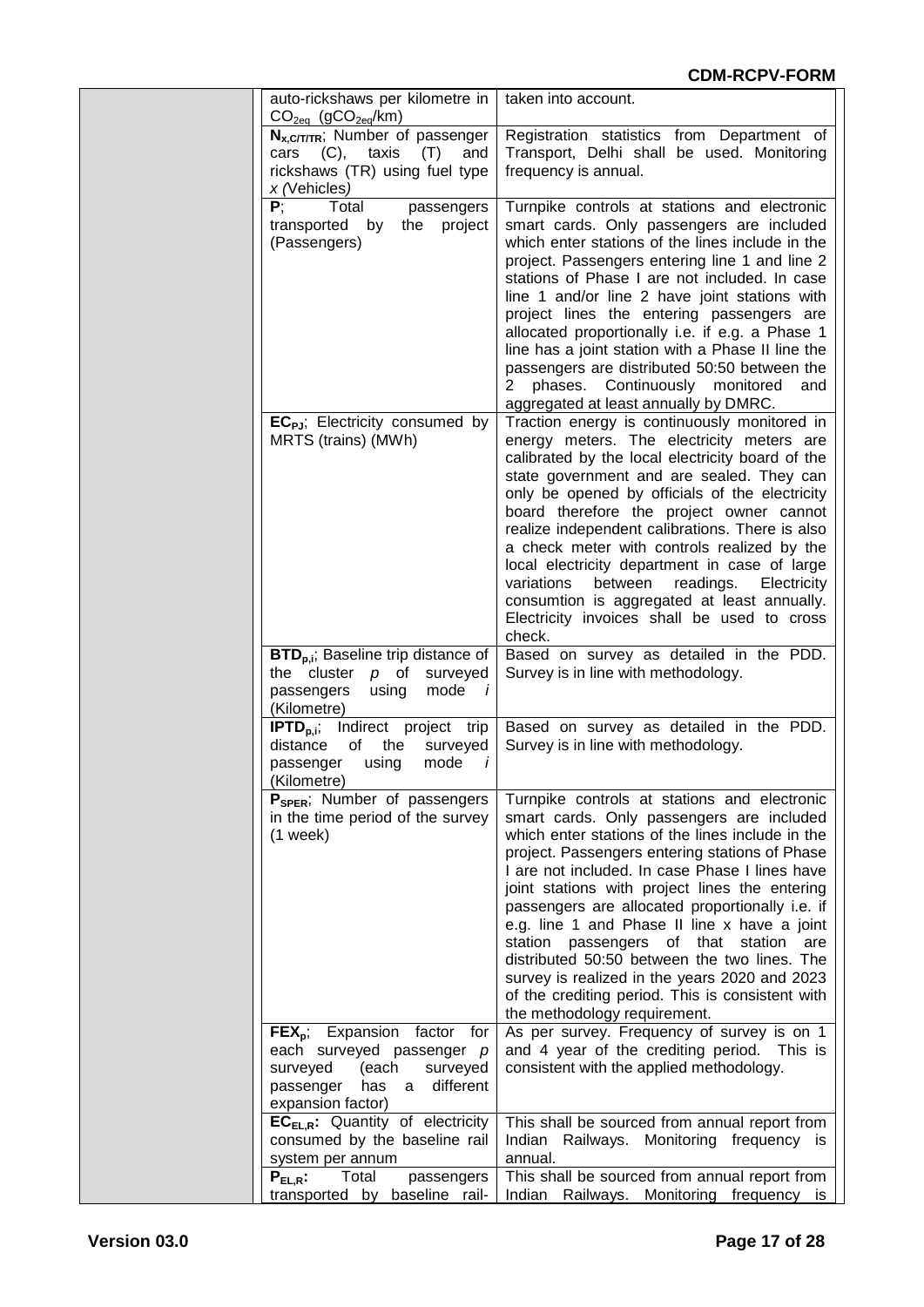|                   | system per year                                                                                                                                                                                                                                                                                                                                                                                  | annual or the latest published version.                                            |  |
|-------------------|--------------------------------------------------------------------------------------------------------------------------------------------------------------------------------------------------------------------------------------------------------------------------------------------------------------------------------------------------------------------------------------------------|------------------------------------------------------------------------------------|--|
|                   | The monitoring plan was in compliance with the applied methodology. Validation<br>team also confirm, based on the interview of the PP, that monitoring plan is feasible<br>with the design. Further, the PP had sufficiently detailed the plan including data<br>management, quality assurance and quality control procedures to ensure that<br>emission reduction can be reported and verified. |                                                                                    |  |
| <b>Findings</b>   | N/A                                                                                                                                                                                                                                                                                                                                                                                              |                                                                                    |  |
| <b>Conclusion</b> |                                                                                                                                                                                                                                                                                                                                                                                                  | RINA confirms that the monitoring plan included in the updated PDD is valid as per |  |
|                   | the applied methodology and conforms the registered PDD.                                                                                                                                                                                                                                                                                                                                         |                                                                                    |  |

## **D.6. Crediting period**

| <b>Means of validation</b> | In accordance to paragraph 270 of the PCP version 02 /06/, 'the new crediting<br>period shall start on the day immediately after the expiration of the current crediting<br>period regardless of the date when the crediting period is deemed renewed'.<br>Therefore, the start date of next crediting period is 30/06/2018.                                                                                                                         |
|----------------------------|------------------------------------------------------------------------------------------------------------------------------------------------------------------------------------------------------------------------------------------------------------------------------------------------------------------------------------------------------------------------------------------------------------------------------------------------------|
|                            | Further, as per paragraph 278 of PCP version 02 /06/, submission for RCP shall be<br>made no earlier than 270 days prior to, but no later than one year after, the expiry<br>of the crediting period. If a submission misses the deadline, the crediting period of<br>the project activity may no longer be renewed. In that way, the deadline expired on<br>29/06/2019 itself.                                                                      |
|                            | However, as per decision of CDM EB (EB100), paragraph 32-(iv), the grace period<br>for the submission of renewal request for the existing registered project activities<br>whose crediting period has expired but has not been renewed (i.e. overdue for<br>renewal) is to be by 31 December 2019. Therefore, the start date of next crediting<br>period is considered correctly as 30/06/2018 and length would be from 30/06/2018<br>to 29/06/2025. |
|                            | The first commissioning date under the project activity is 04/06/2008 /24/ and with<br>expected operational lifetime of 30 years the project life ends on 04/06/2038.<br>Therefore, the project is expected to be operational during the second crediting<br>period.                                                                                                                                                                                 |
| <b>Findings</b>            | N/A                                                                                                                                                                                                                                                                                                                                                                                                                                                  |
| <b>Conclusion</b>          | RINA confirms that the second period was correctly and clearly defined as from<br>30/06/2018 to 29/06/2025 as per CDM project cycle procedure.                                                                                                                                                                                                                                                                                                       |

## **D.7. Project participants**

| <b>Means of validation</b> | RINA confirm the list of project participants from the review of project view page at<br>UNFCCC website for the activity (UNFCCC Ref: 4463).<br>RINA also reviewed the letter of approval (No.4/2/2010-CCC) dated: 06/08/2010<br>issued from the DNA of India and approval from Govt. of Switzerland (Reference:<br>G514-3487) dated 25/11/2010 and the latest MoC dated: 01/08/2012 to confirm the<br>name of the project participants. |
|----------------------------|------------------------------------------------------------------------------------------------------------------------------------------------------------------------------------------------------------------------------------------------------------------------------------------------------------------------------------------------------------------------------------------------------------------------------------------|
| <b>Findings</b>            | N/A                                                                                                                                                                                                                                                                                                                                                                                                                                      |
| <b>Conclusion</b>          | RINA confirms that the project participants of the proposed CDM project activity is                                                                                                                                                                                                                                                                                                                                                      |
|                            | listed in the updated PDD and this information is consistent with the information                                                                                                                                                                                                                                                                                                                                                        |
|                            | provided in the section that contains the contact information for project participants.                                                                                                                                                                                                                                                                                                                                                  |

#### **D.8. Post-registration changes**

| Type of post-registration changes (PRCs)                  | <b>Confirmation</b> |                | <b>Validation report for PRCs</b> |
|-----------------------------------------------------------|---------------------|----------------|-----------------------------------|
|                                                           | (Y/N)               | <b>Version</b> | <b>Completion</b>                 |
|                                                           |                     |                | date                              |
| Temporary deviations from the registered monitoring plan, | N                   |                |                                   |
| applied methodologies, standardized baselines or other    |                     |                |                                   |
| methodological regulatory documents <sup>3</sup>          |                     |                |                                   |

 $\overline{1}$  $3$  Other standards, methodologies, methodological tools and guidelines (to be) applied in accordance with the applied(selected) methodologies are collectively referred to as the other (applied) methodological regulatory documents).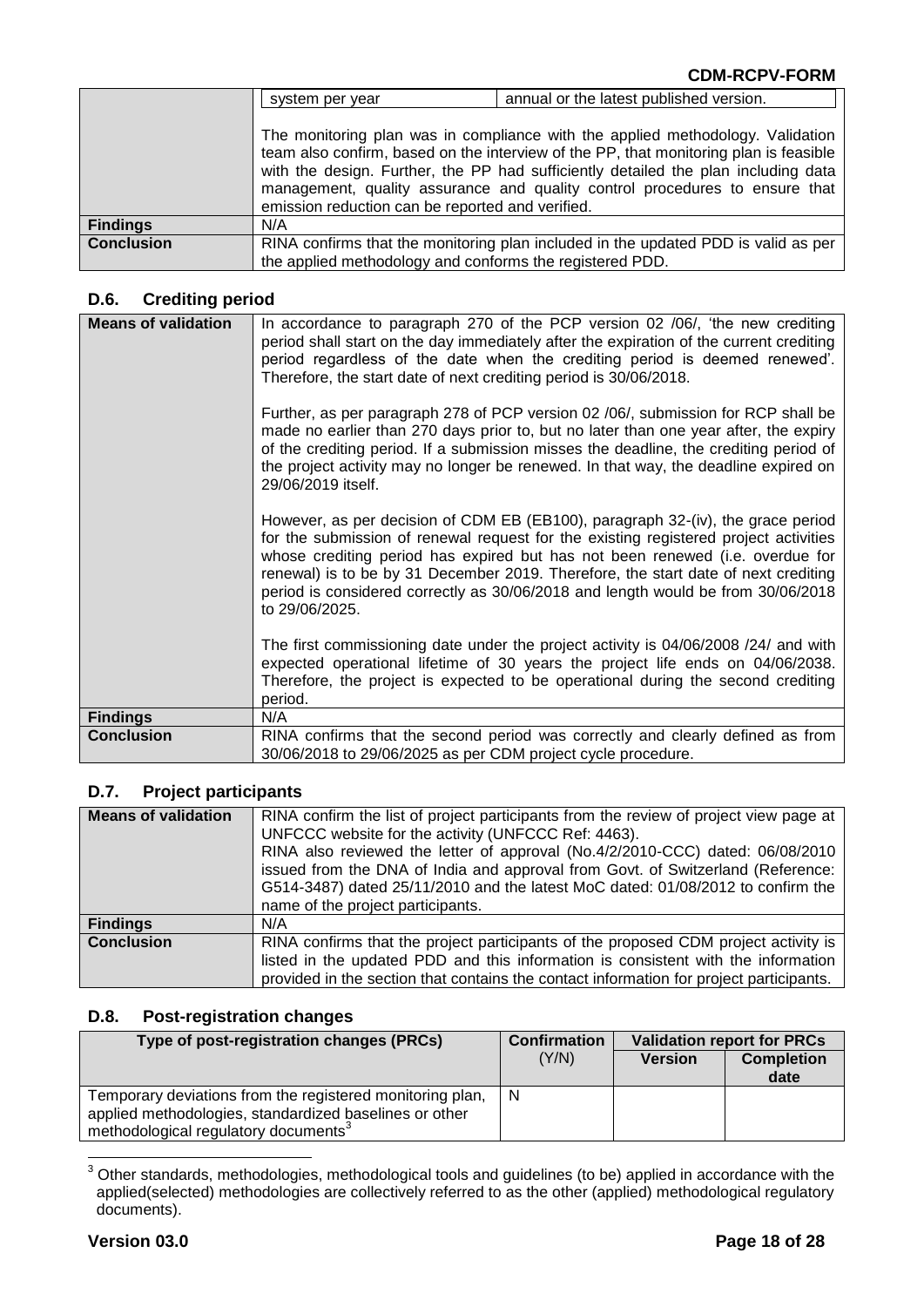| Corrections                                                 | N |             |            |
|-------------------------------------------------------------|---|-------------|------------|
| Change to the start date of the crediting period            | N |             |            |
| Inclusion of a monitoring plan                              | N |             |            |
| Permanent changes to the registered monitoring plan, or     |   | Version 1.0 | 05/12/2016 |
| permanent deviation of monitoring from the applied          |   |             |            |
| methodologies, standardized baselines, or other             |   |             |            |
| methodological regulatory documents                         |   |             |            |
| Changes to the project design                               | N |             |            |
| Changes specific to afforestation and reforestation project | N |             |            |
| activities                                                  |   |             |            |

### **SECTION E. Internal quality control**

>>The draft final validation report before being submitted to request for registration is subjected to an independent internal technical review to confirm that all validation activities had been completed according to the pertinent RINA instructions.

The technical review was performed by a technical reviewer(s) qualified in accordance with RINA's qualification scheme for CDM validation and verification.

#### **SECTION F. Validation opinion**

>> RINA has undertaken the validation for renewal of the second crediting period for the registered project activity, "Metro Delhi, India" (UNFCCC Ref. 4463). The validation was performed on the basis of requirements of CDM as set out in Article 12 of the Kyoto Protocol, the CDM M&P, the present annex, subsequent decisions made by the COP/MOP and CDM-EB, procedures for renewal of the crediting period of a registered CDM project activity and also on the criteria given to provide for consistent project operations, monitoring and reporting.

The project activity is a new Mass Rapid Transit System (MRTS) ensuring high ridership levels in the city of Delhi, India. In the absence of the project activity same riders would have continued with existing modes of transport including bus, car, taxi, motorcycle, 3-wheelers, sub-urban rail or Non-Motorized Transport leading to higher release of GHGs in atmosphere. Therefore the project leads to reduction in GHG emissions.

To arrive at the final validation conclusions and opinion, RINA carried out review of project documents, assessment of compliance with and application of the approved baseline and monitoring methodology as well as the approved methodological tools, field survey and physical on site assessment of the project site. Validation team confirms that project information remains materially same as in the registered PDD.

The validation team is of the opinion that the project activity correctly applies approved methodology ACM0016: Baseline Methodology for Mass Rapid Transit Projects; Version 04.0 and conforms to all the relevant UNFCCC requirements for the CDM as well as the host country's national requirements and that the monitoring arrangements described in the monitoring plan are feasible within the project design. The project participants are able to implement the monitoring plan and it is deemed likely that the forecasted emission reductions of be 3,614,146 tCO2e over 7 years of the second crediting period, averaging 516,307 tCO2e annually, will be achieved, given that the underlying assumptions do not change. Therefore, RINA requests the renewal of crediting period of "Metro Delhi, India" (UNFCCC Ref: 4463) to the CDM Executive Board.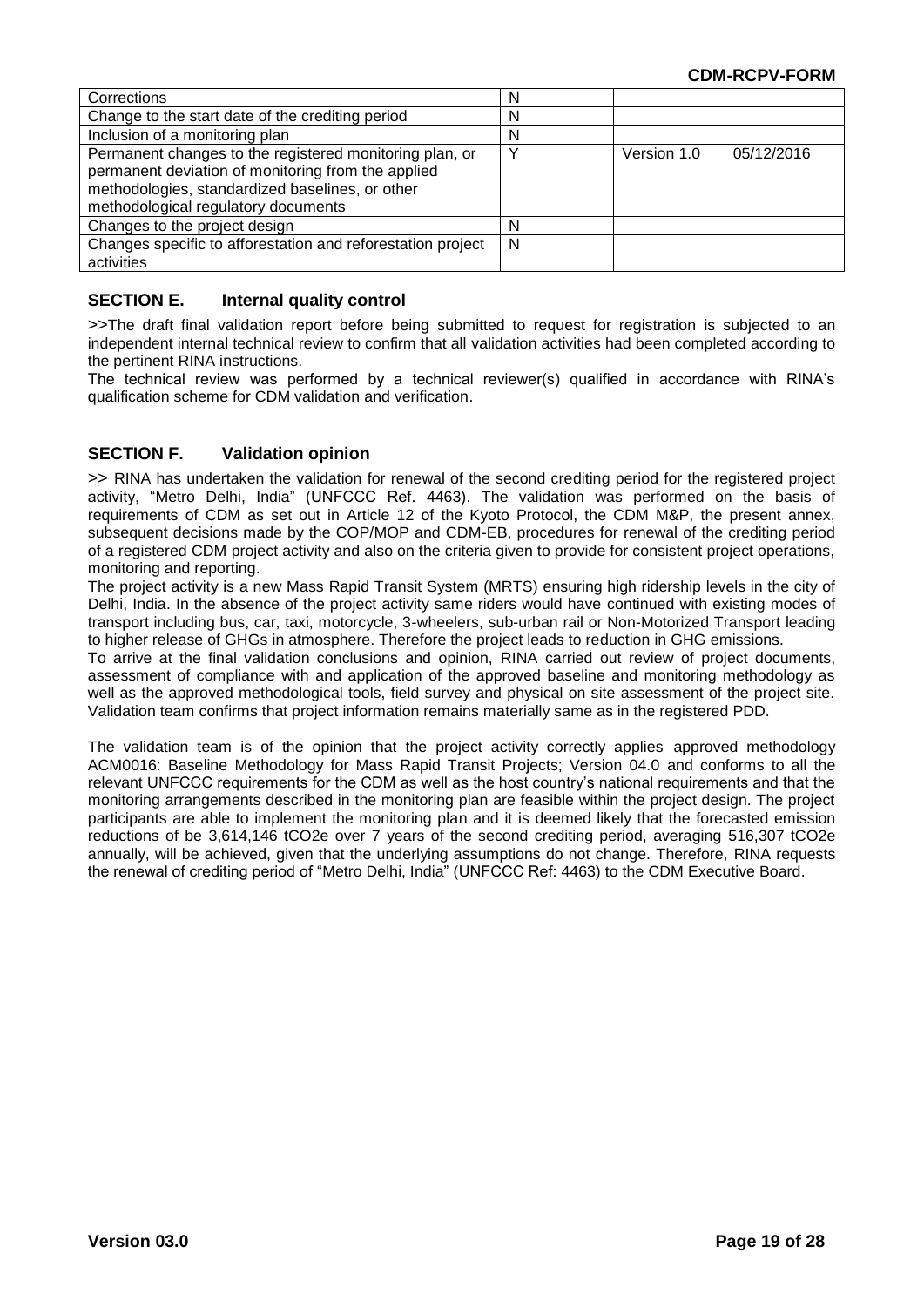# **Appendix 1. Abbreviations**

| <b>Abbreviations</b>   | <b>Full texts</b>                                     |
|------------------------|-------------------------------------------------------|
| <b>BE</b>              | <b>Baseline Emissions</b>                             |
| <b>CAR</b>             | <b>Corrective Action Request</b>                      |
| <b>CDM</b>             | Clean Development Mechanism                           |
| <b>CDM M&amp;P</b>     | Modalities and Procedures CDM                         |
| CER(s)                 | Certified Emission Reduction(s)                       |
| CH <sub>4</sub>        | Methane                                               |
| <b>CL</b>              | <b>Clarification Request</b>                          |
| CO <sub>2</sub>        | Carbon dioxide                                        |
| CO <sub>2e</sub>       | Carbon dioxide equivalent                             |
| <b>DNA</b>             | <b>Designated National Authority</b>                  |
| <b>DOE</b>             | <b>Designated Operational Entity</b>                  |
| EB                     | <b>Executive Board</b>                                |
| EF                     | <b>Emission Factor</b>                                |
| <b>EIA</b>             | <b>Environmental Impact Assessment</b>                |
| ER                     | <b>Emission Reductions</b>                            |
| <b>FAR</b>             | <b>Forward Action Request</b>                         |
| $\overline{GHG}(s)$    | Greenhouse gas(es)                                    |
| <b>GWP</b>             | <b>Global Warming Potential</b>                       |
| <b>IPCC</b>            | Intergovernmental Panel on Climate Change             |
| $\overline{\text{KW}}$ | Kilo Watt                                             |
| LoA                    | Letter of Approval                                    |
| MoC                    | Modalities of Communication                           |
| MoV                    | <b>Means of Verification</b>                          |
| <b>MR</b>              | <b>Monitoring Report</b>                              |
| <b>ODA</b>             | <b>Official Development Assistance</b>                |
| <b>PDD</b>             | <b>Project Design Document</b>                        |
| <b>PE</b>              | <b>Project Emission</b>                               |
| PP(s)                  | <b>Project Participant(s)</b>                         |
| Ref.                   | <b>Document Reference</b>                             |
| <b>RINA</b>            | RINA Services S.p.A.                                  |
| SS(s)                  | Sectoral Scope(s)                                     |
| TA(s)                  | <b>Technical Area(s)</b>                              |
| <b>UNFCCC</b>          | United Nations Framework Convention on Climate Change |
| <b>VVS</b>             | Validation and Verification Standard                  |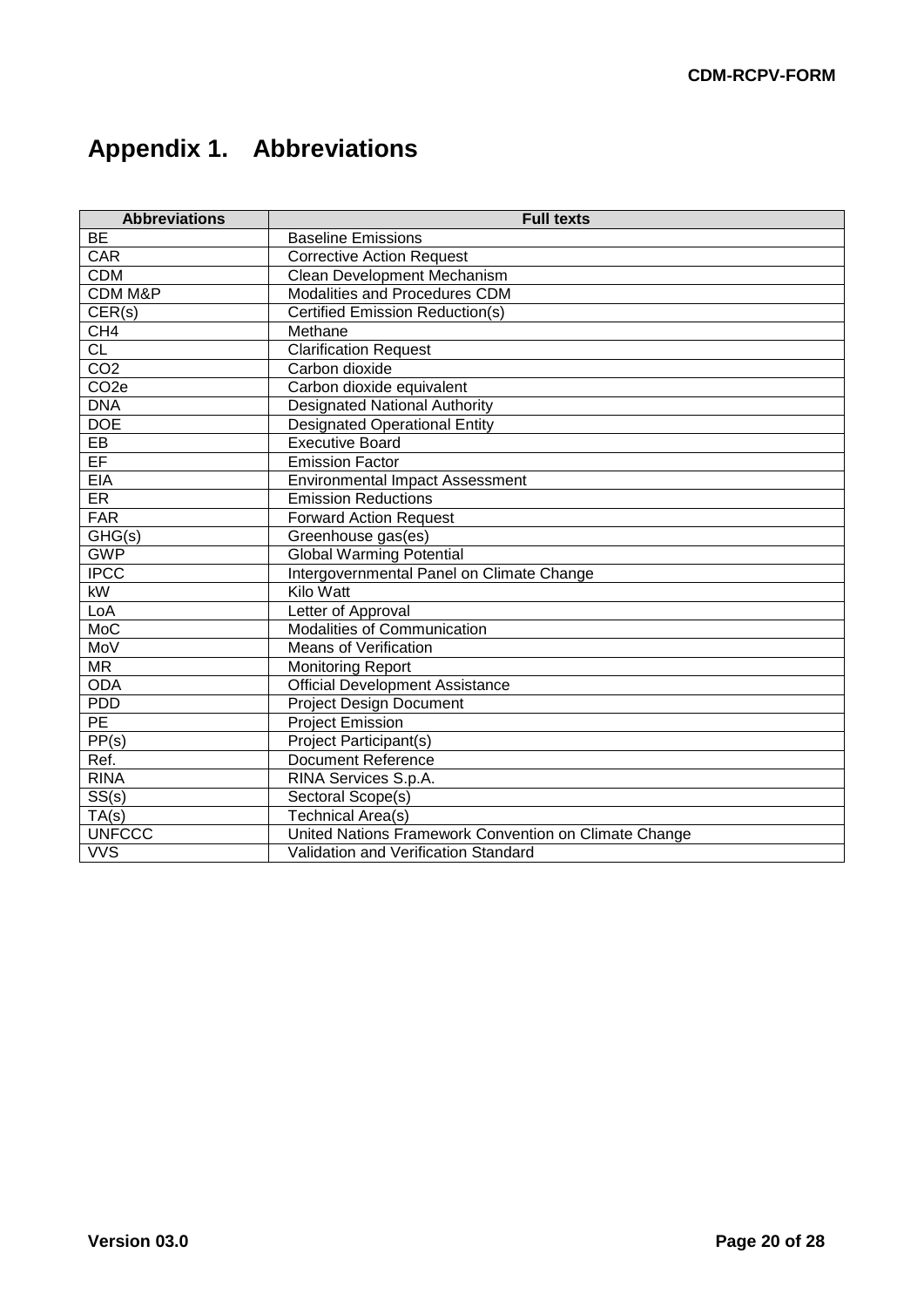## **Appendix 2. Competence of team members and technical reviewers**

|                                                                                                                                                                                            |                                      | CERTIFICATO DI QUALIFICA<br>QUALIFICATION CERTIFICATE                                                                                                                                                                                                                                                                                                                            |                                                        |
|--------------------------------------------------------------------------------------------------------------------------------------------------------------------------------------------|--------------------------------------|----------------------------------------------------------------------------------------------------------------------------------------------------------------------------------------------------------------------------------------------------------------------------------------------------------------------------------------------------------------------------------|--------------------------------------------------------|
| SI attesta che il sig,isig.ra:<br>We declare that MoMd's/Ms:                                                                                                                               |                                      |                                                                                                                                                                                                                                                                                                                                                                                  | Champok BURAGOHAIN                                     |
| è qualificato come":<br>Is qualified as:                                                                                                                                                   |                                      |                                                                                                                                                                                                                                                                                                                                                                                  | CDM-TEC, -VAL, -VER, -TL<br>ITRP, REG-EXP <sup>2</sup> |
| per le sequenti aree tecniche:<br>for the following technical areas:                                                                                                                       |                                      |                                                                                                                                                                                                                                                                                                                                                                                  | 1.1, 1.2, 2.1, 13.1, 13.2                              |
| AREE TECNICHE<br><b>TECHNICAL AREAS</b>                                                                                                                                                    |                                      | DESCRIZIONE DELL'AREA TECNICA<br>TECHNICAL AREA DESCRIPTION                                                                                                                                                                                                                                                                                                                      | <b>SCOPO SETTORIALE</b><br>SECTORAL SCOPE              |
| 1.1                                                                                                                                                                                        | Thermal energy generation            |                                                                                                                                                                                                                                                                                                                                                                                  |                                                        |
| 12                                                                                                                                                                                         | Renewables                           |                                                                                                                                                                                                                                                                                                                                                                                  | 1                                                      |
| 2.1                                                                                                                                                                                        | Electricity distribution             |                                                                                                                                                                                                                                                                                                                                                                                  | $\overline{2}$                                         |
| 13.1<br>13.2                                                                                                                                                                               | Soild waste and wastewater<br>Manure |                                                                                                                                                                                                                                                                                                                                                                                  | 13<br>13                                               |
|                                                                                                                                                                                            |                                      | In accordo alle istruzioni dell'unità Certificazione, innovazione e sostenibilità.                                                                                                                                                                                                                                                                                               |                                                        |
| <b>REVISIONE</b><br><b>REVISION</b><br>٥                                                                                                                                                   | DATA<br>DATE<br>19-01-2011           | <b>MOTIVAZIONI PER LA REVISIONE</b><br><b>REASON FOR THE REVISION</b>                                                                                                                                                                                                                                                                                                            |                                                        |
| 13                                                                                                                                                                                         | 10-10-2019                           | Update qualification as TEC in TA 1.1                                                                                                                                                                                                                                                                                                                                            |                                                        |
|                                                                                                                                                                                            |                                      |                                                                                                                                                                                                                                                                                                                                                                                  | Il Resp. CEINS<br>Head of CEINS<br>Parda               |
|                                                                                                                                                                                            |                                      |                                                                                                                                                                                                                                                                                                                                                                                  |                                                        |
| Lagend<br>VAL:<br><b><i><u>Malidator</u></i></b><br>VER:<br><b>Verifier</b><br><b>Technical Expert</b><br>TEG:<br>TL:<br>Team Leader<br>FIN-EXP:<br>Financial Expert<br>DET-<br>Determiner |                                      | CDM: Clean Development Mechanism.<br>VCS : Vertfied Carbon Standard:<br>GS: Gold Standard<br>SCS: SocialCarbon Standard<br>A: Joint Implementation                                                                                                                                                                                                                               |                                                        |
| <sup>2</sup> India, Negal, Sri Lanka, Thailand, Indonesia, Vietnam.                                                                                                                        |                                      |                                                                                                                                                                                                                                                                                                                                                                                  |                                                        |
|                                                                                                                                                                                            |                                      | RINA Services S.p.A. à accreditato da UNFOCC, quale Entità Operativa Designata (DOE), per condumn la Validazione e la Verifica di Progetti COM, da<br>VCSA per condume la Validazione e la Vantica di Progetti VCS, da GS Poundation, per condume la Validazione e la Vantica di Progetti GS, de Ecologica<br>Institute per condume la Validazione e la Verifica di rapporti DCS |                                                        |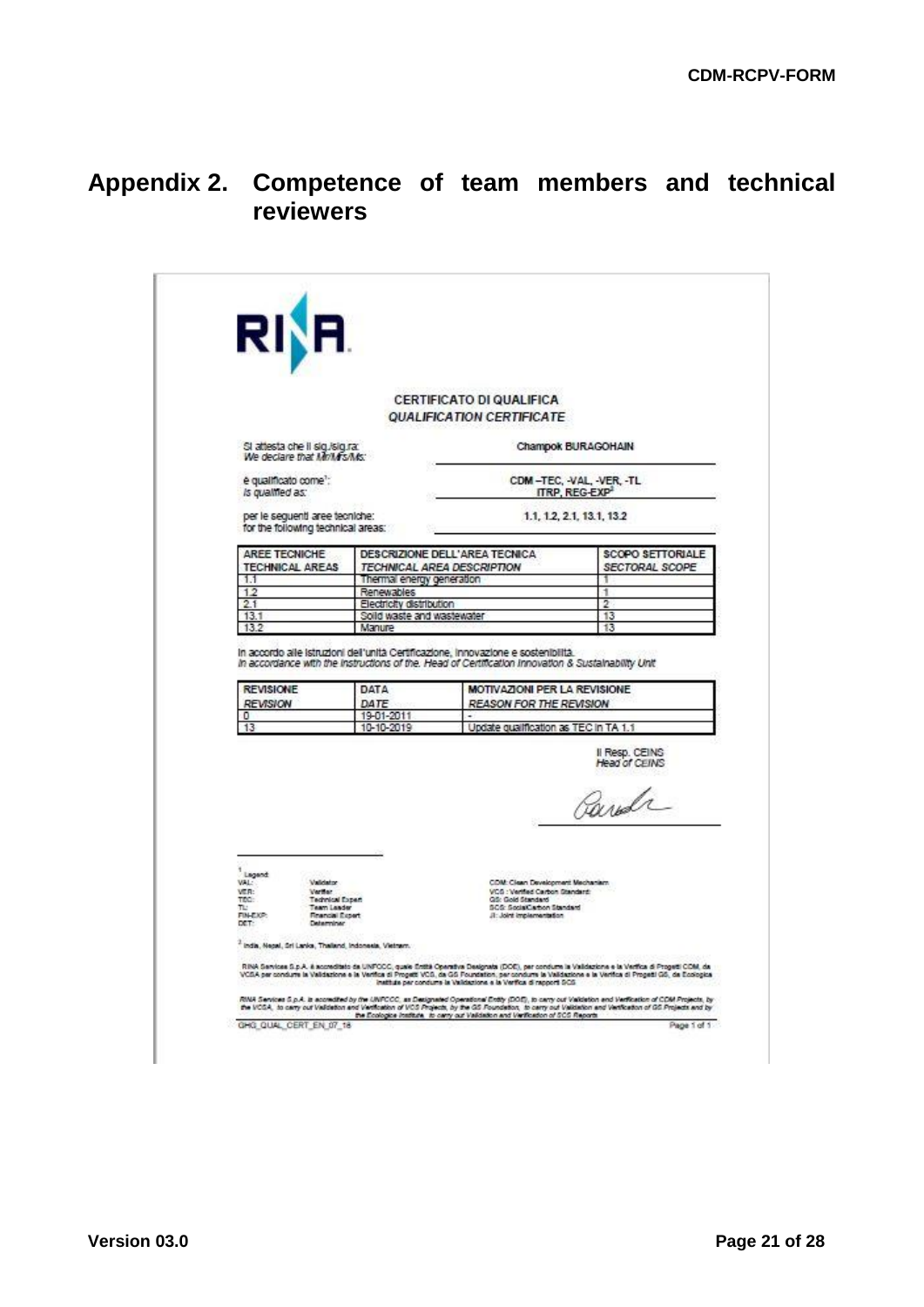|                                                                       |                                                | <b>CERTIFICATO DI QUALIFICA</b>                                                                                                                                                         |                                           |
|-----------------------------------------------------------------------|------------------------------------------------|-----------------------------------------------------------------------------------------------------------------------------------------------------------------------------------------|-------------------------------------------|
|                                                                       |                                                | <b>QUALIFICATION CERTIFICATE</b>                                                                                                                                                        |                                           |
| SI attesta che il sig./sig.ra:<br>We declare that McMfs/Ms:           |                                                |                                                                                                                                                                                         | SAJITHA Sunii Nair                        |
| è qualificato come!;<br>is qualified as:                              |                                                |                                                                                                                                                                                         | <b>CDM TEC</b>                            |
| per, le seguenti aree tecniche:<br>for the following technical areas: |                                                | 7.1                                                                                                                                                                                     |                                           |
|                                                                       |                                                |                                                                                                                                                                                         |                                           |
| <b>AREE TECNICHE</b><br><b>TECHNICAL AREAS</b><br>7.1                 | <b>TECHNICAL AREA DESCRIPTION</b><br>Transport | DESCRIZIONE DELL'AREA TECNICA                                                                                                                                                           | <b>SCOPO SETTORIALE</b><br>SECTORAL SCOPE |
| <b>REVISIONE</b><br><b>REVISION</b><br>٥                              | DATA<br>DATE<br>0508/2019                      | In accordance with the instructions of the Sustainability & Food Certification Compilance Unit.<br><b>MOTIVAZIONI PER LA REVISIONE</b><br><b>REASON FOR THE REVISION</b><br>First Issue |                                           |
|                                                                       |                                                |                                                                                                                                                                                         | Il Resp. CCPLS                            |
|                                                                       |                                                |                                                                                                                                                                                         | Head of CCPLS                             |
|                                                                       |                                                |                                                                                                                                                                                         | Parda                                     |
|                                                                       |                                                |                                                                                                                                                                                         |                                           |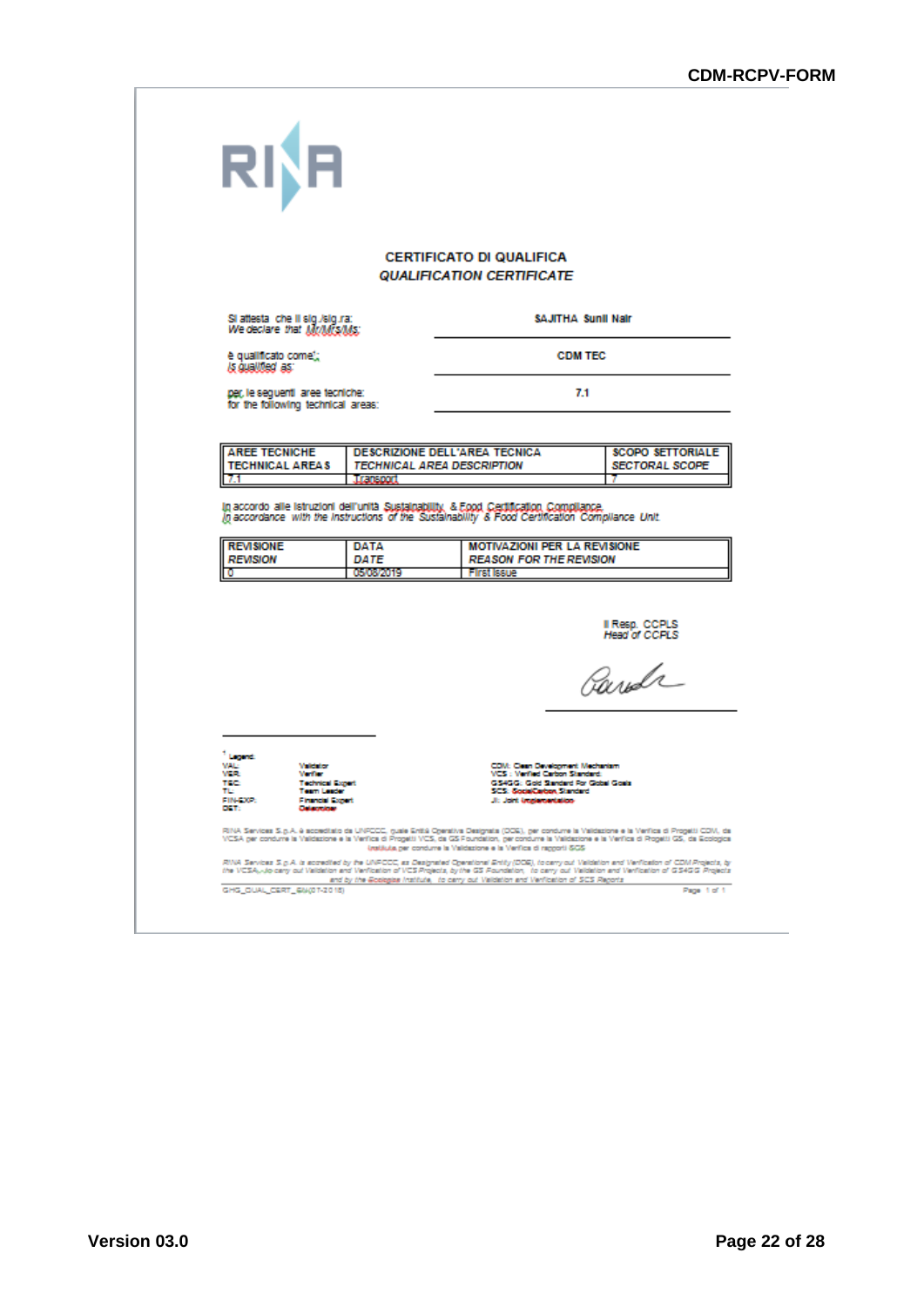|                                                       |                                                                              |                                         | CERTIFICATO DI QUALIFICA<br><i><b>QUALIFICATION CERTIFICATE</b></i>                                           |                                                                                                                                                                                                                                                                                                              |
|-------------------------------------------------------|------------------------------------------------------------------------------|-----------------------------------------|---------------------------------------------------------------------------------------------------------------|--------------------------------------------------------------------------------------------------------------------------------------------------------------------------------------------------------------------------------------------------------------------------------------------------------------|
| Si attesta che il sig./sig.ra:                        | We declare that Mr/Mrs/Ms:                                                   |                                         |                                                                                                               | Jun ZHOU                                                                                                                                                                                                                                                                                                     |
| è qualificato come <sup>1</sup> :<br>is qualified as: |                                                                              |                                         | CDM-TEC, - VAL, -VER, -TL<br>ITRP, REG-EXP2                                                                   |                                                                                                                                                                                                                                                                                                              |
|                                                       | per le seguenti aree tecniche:<br>for the following technical areas:         |                                         |                                                                                                               | 1.1, 1.2, 5.1, 7.1, 11.1, 13.1                                                                                                                                                                                                                                                                               |
| AREE TECNICHE<br><b>TECHNICAL AREAS</b>               |                                                                              |                                         | DESCRIZIONE DELL'AREA TECNICA<br><b>TECHNICAL AREA DESCRIPTION</b>                                            | <b>SCOPO SETTORIALE</b><br><b>SECTORAL SCOPE</b>                                                                                                                                                                                                                                                             |
| 1.1<br>1.2                                            |                                                                              | Thermal energy generation<br>Renewables |                                                                                                               | 1                                                                                                                                                                                                                                                                                                            |
| 5.1                                                   |                                                                              | Chemical industry                       |                                                                                                               | 5                                                                                                                                                                                                                                                                                                            |
| 11.1                                                  |                                                                              | Emission of fluorinated gases           |                                                                                                               | 11                                                                                                                                                                                                                                                                                                           |
| 13.1                                                  |                                                                              | Solid waste and wastewater              |                                                                                                               | 13                                                                                                                                                                                                                                                                                                           |
| 0<br>10                                               |                                                                              | 12/10/2009<br>20/04/2017                | $\overline{a}$<br>Update qualification as ITRP                                                                |                                                                                                                                                                                                                                                                                                              |
| 11                                                    |                                                                              | 30/07/2018                              |                                                                                                               | Update qualification as REG-EXP                                                                                                                                                                                                                                                                              |
|                                                       |                                                                              |                                         |                                                                                                               | <b>Head of CCPLS</b>                                                                                                                                                                                                                                                                                         |
|                                                       |                                                                              |                                         |                                                                                                               | Parda                                                                                                                                                                                                                                                                                                        |
| 1. Legend:<br>VAL<br>VER:<br>TEC:<br>TL-<br>FIN-EXP.  | Validator<br>Verifier<br>Technical Expert<br>Team Leader<br>Financial Expert |                                         | VCS : Verified Carbon Standard<br>GS: Gold Standard<br>SCS: SocialCarbon Standard<br>JI: Joint Implementation | CDM: Clean Development Mechanism                                                                                                                                                                                                                                                                             |
| DET.<br><sup>2</sup> China, Philipines                | Determiner                                                                   |                                         |                                                                                                               |                                                                                                                                                                                                                                                                                                              |
|                                                       |                                                                              |                                         | Institute per condurre la Validazione e la Verifica di rapporti SCS                                           | RINA Services S.p.A. è accreditato da UNFCCC, quale Entità Operativa Designata (DOE), per condume la Validazione e la Verifica di Progetti CDM, da<br>VCSA per condume la Validazione e la Verifica di Progetti VCS, da GS Foundation, per condume la Validazione e la Verifica di Progetti GS, da Ecologica |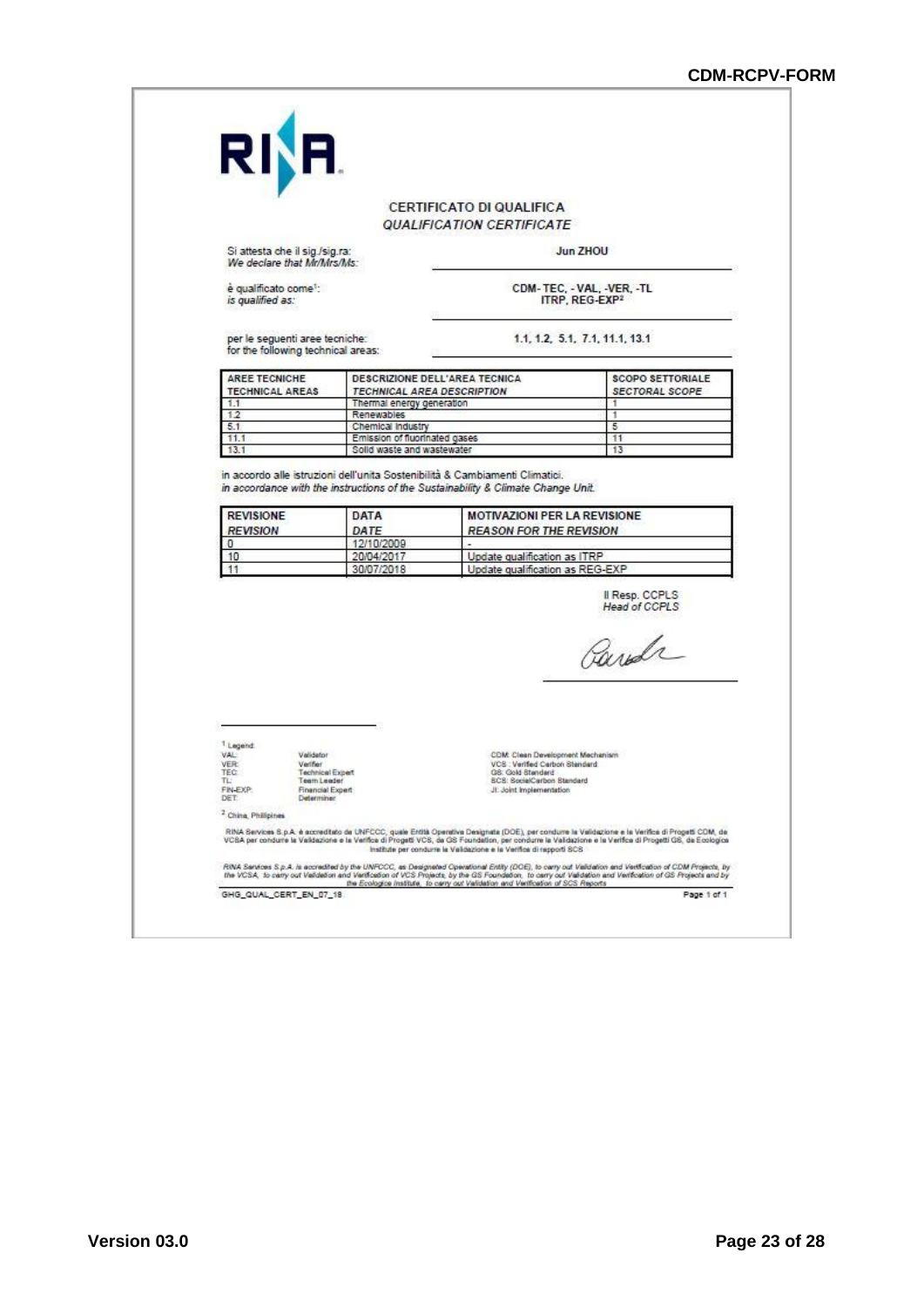# **Appendix 3. Documents reviewed or referenced**

| No.            | <b>Author</b>                                          | <b>Title</b>                                                                                                                                                               | <b>References to the</b><br>document                               | <b>Provider</b> |
|----------------|--------------------------------------------------------|----------------------------------------------------------------------------------------------------------------------------------------------------------------------------|--------------------------------------------------------------------|-----------------|
| $\mathbf{1}$   | <b>Grutter Consulting AG</b>                           | Updated CDM-PDD for project<br>activity 'Metro Delhi, India'                                                                                                               | Version<br>of<br>01<br>25/07/2019 and version<br>05 of 03/09/2019  | PP              |
| $\overline{2}$ | <b>Grutter Consulting AG</b>                           | Registered CDM-PDD for the<br>project activity 'Metro Delhi, India'                                                                                                        | 4.0<br>Version<br>of<br>05/12/2016                                 | $\overline{PP}$ |
| $\overline{3}$ | <b>Grutter Consulting AG</b>                           | reduction<br>worksheet<br>Emission<br>'CER sheet.xlsx'                                                                                                                     | Submitted<br>on<br>25/07/2019<br>and<br><b>on</b><br>03/09/2019    | $\overline{PP}$ |
| 4              | <b>UNFCCC</b>                                          | 'Large-scale<br>ACM0016<br>Consolidated Methodology: Mass<br>rapid transit projects'                                                                                       | Version 04                                                         | Others          |
| 5              | <b>UNFCCC</b>                                          | CDM Validation and verification<br>standard                                                                                                                                | Version<br>02.0<br>of<br>29/11/2018                                | Others          |
| 6              | <b>UNFCCC</b>                                          | CDM project cycle procedure for<br>project activities                                                                                                                      | 02.0<br>Version<br>of<br>29/11/2018                                | Others          |
| $\overline{7}$ | <b>UNFCCC</b>                                          | CDM project standard for project<br>activities                                                                                                                             | 02.0<br>Version<br>of<br>29/11/2018                                | Others          |
| 8              | <b>UNFCCC</b>                                          | Methodolgical tool 'Assessment of<br>the validity of the original/current<br>update<br>baseline<br>and<br>of<br>the<br>baseline at the renewal of the<br>crediting periodî | Version 03.0.1                                                     | <b>Others</b>   |
| 9              | <b>UNFCCC</b>                                          | Project 4463 : Metro Delhi, India                                                                                                                                          | https://cdm.unfccc.int/Pr<br>ojects/DB/SQS1297089<br>762.41/view   | Others          |
| 10             | <b>International Energy</b><br>Agency                  | <b>Energy Statistics Manual</b>                                                                                                                                            | September 2004                                                     | <b>PP</b>       |
| 11             | European Enviornment<br>Agency                         | Air pollutant emission inventory<br>guidebook 2016                                                                                                                         | Update Jul. 2018                                                   | PP              |
| 12             | Delhi Transport<br>Coporation                          | <b>Operational Statistics</b>                                                                                                                                              | March 2019                                                         | $\overline{PP}$ |
| 13             | Department of<br>transport, Govt. of Delhi             | Number<br>of<br>Vehicles<br>Total<br>registered between 01-01-2017<br>and 31.12.2017                                                                                       | As per data available in<br>VAHAN 4.0 Database<br>as on 26.09.2018 | $\overline{PP}$ |
| 14             | <b>Central Electricity</b><br>Authority                | $CO2$ Baseline Database for the<br><b>Indian Power Sector</b>                                                                                                              | Version<br>June<br>13.0,<br>2018                                   | $\overline{PP}$ |
| 15             | Power<br>system<br>Corporation<br>Operation<br>Limited | Applicable Transmission Loss                                                                                                                                               |                                                                    | PP              |
| 16             | School of Planning &<br>Architecture New Delhi         | <b>RAPID</b><br><b>ASSESSMENT</b><br>OF<br>TRAVEL PATTERNS IN DELHI -<br>HORIZON YEAR 2030 & 2050                                                                          | May 2017                                                           | <b>PP</b>       |
| 17             | Trasnport Department,<br>Govt. of Delhi                | Modes of transportation system,<br>policy, rules etc, in Delhi                                                                                                             | http://transport.delhi.gov<br>.in/home/transport-<br>department    | <b>Others</b>   |
| 18             | <b>UNFCCC</b>                                          | <b>Baseline</b><br>Methodological<br>tool:<br>emissions<br>for<br>modal<br>shift<br>in urban<br>measures<br>passenger<br>transport                                         | Version 01.0                                                       | Others          |
| 19             | Reynolds et.al. (2011)                                 | Determinants of PM and GHG<br>emissions from natural gas-fuelled<br>auto-rickshaws in Delhi                                                                                | Transportation<br>Research<br>Part<br>D<br>Transport<br>and        | $\overline{PP}$ |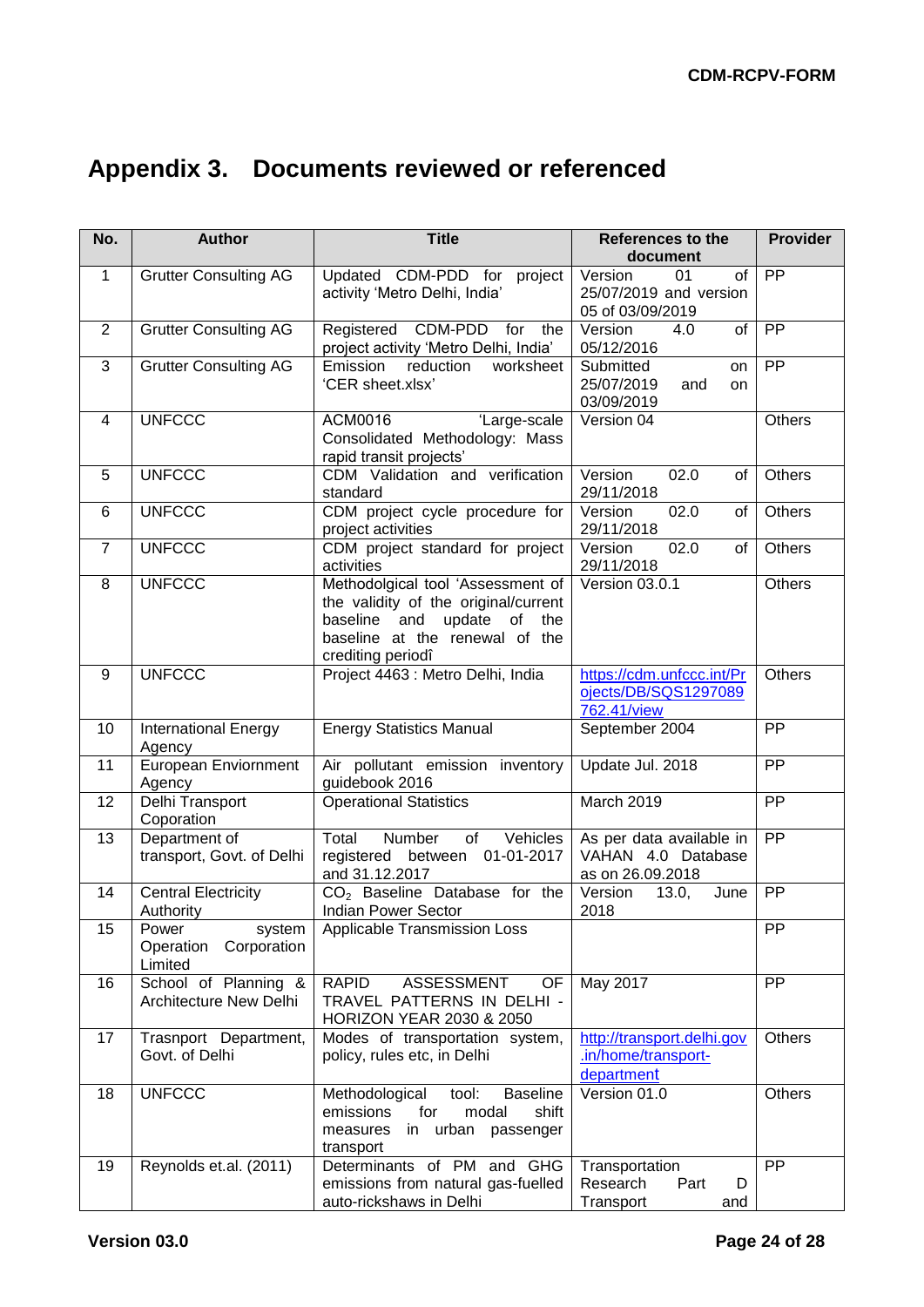|    |                              |                                                                                                                                              | Environment 16(2): 160-<br>165 March 2011, table 3             |           |
|----|------------------------------|----------------------------------------------------------------------------------------------------------------------------------------------|----------------------------------------------------------------|-----------|
| 20 | <b>UNFCCC</b>                | Guideline: Sampling and surveys<br>for CDM project activities and<br>programmes of activities                                                | Version 04                                                     | Others    |
| 21 | <b>Grutter Consulting AG</b> | Saurvey worksheet for Average<br>occupation rate of motorized<br>rickshaws                                                                   | File<br>OC<br>R9a<br>rickshaws.xlsx                            | <b>PP</b> |
| 22 | CV Magazine                  | DTC: Modern and dependable                                                                                                                   | http://commercialvehicle<br>.in/dtc-modern-and-<br>dependable/ | <b>PP</b> |
| 23 | Indian Railways              | <b>Annual Statistical Statement</b>                                                                                                          | 2017-18                                                        | РP        |
| 24 | <b>ICONTEC</b>               | Verification report of the<br>project<br>'Metro Delhi,<br>India'<br>activity<br>monitoring<br>period<br>covering<br>30/06/2011 to 30/06/2012 | Version 02, CDMVE-12-<br>005-02                                | Others    |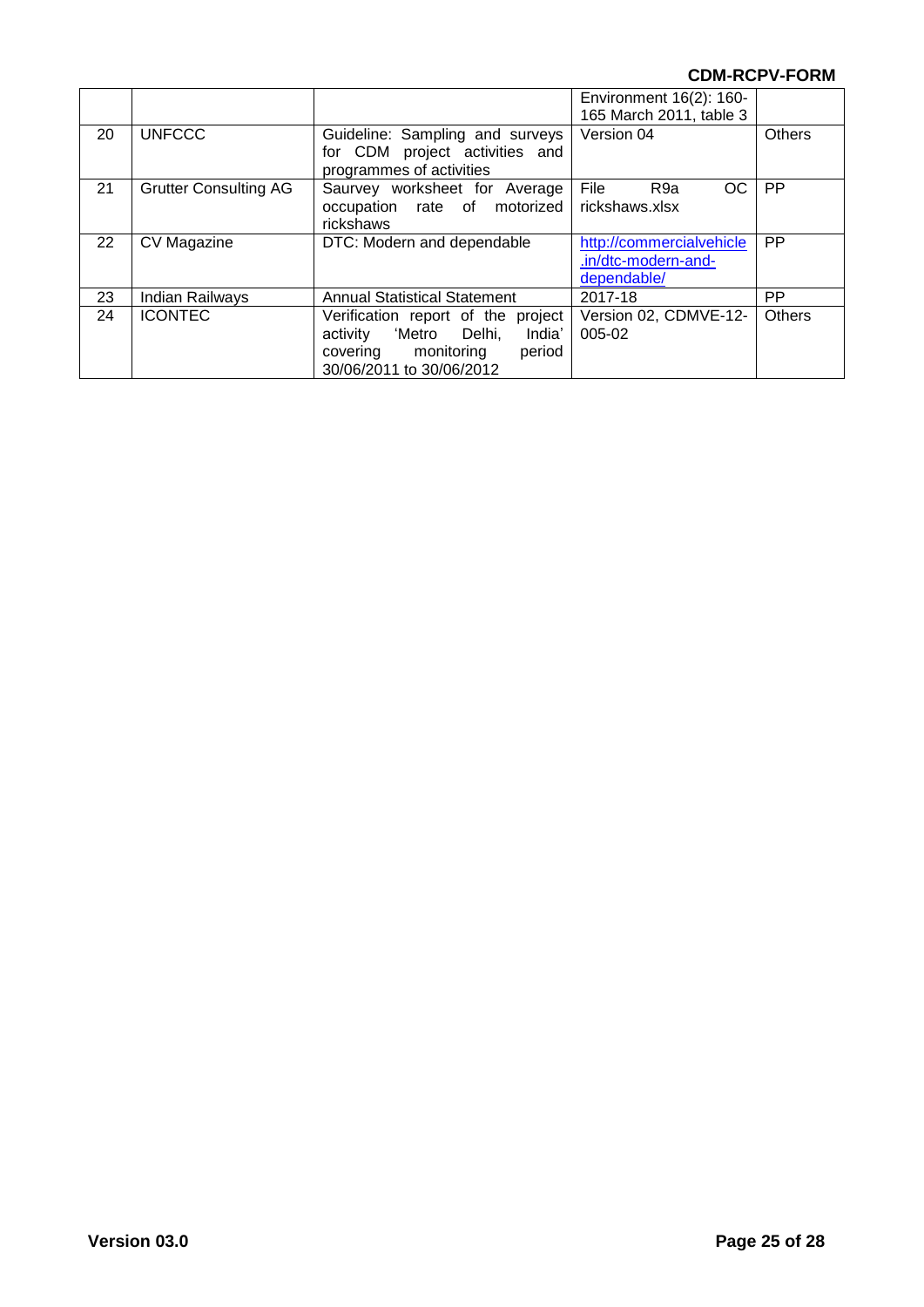## **Appendix 4. Clarification requests, corrective action requests and forward action requests**

| ianic i.                                                                                                                                 | UL IIUIII IIIIS VAIIUALIUII                                                                                 |             |                                                                                                                   |                  |  |  |
|------------------------------------------------------------------------------------------------------------------------------------------|-------------------------------------------------------------------------------------------------------------|-------------|-------------------------------------------------------------------------------------------------------------------|------------------|--|--|
| <b>CLID</b>                                                                                                                              | 01                                                                                                          | Section no. | D.4                                                                                                               | Date: 29/08/2019 |  |  |
| <b>Description of CL</b>                                                                                                                 |                                                                                                             |             |                                                                                                                   |                  |  |  |
| Kinldy clarify how Baseline emission factor per passenger (gCO2/passenger) value of 1,868 is arrived at<br>referring EF of 2020 to 2026? |                                                                                                             |             |                                                                                                                   |                  |  |  |
|                                                                                                                                          | <b>Project participant response</b>                                                                         |             |                                                                                                                   | Date: 03/09/2019 |  |  |
|                                                                                                                                          | The baseline emission factor for projections uses 2 sources:                                                |             |                                                                                                                   |                  |  |  |
|                                                                                                                                          | a). transport model with a factor of 1,842 gCO2e per passenger                                              |             |                                                                                                                   |                  |  |  |
| b). last survey result with a factor of 2,445 gCO2e per passenger                                                                        |                                                                                                             |             |                                                                                                                   |                  |  |  |
|                                                                                                                                          | For projections the lower (more conservative) of the 2 factors are used i.e. 1,842 gCO2e per passenger.     |             |                                                                                                                   |                  |  |  |
|                                                                                                                                          | Actual claimed emission reductions will be based on new surveys conducted during the monitoring period i.e. |             |                                                                                                                   |                  |  |  |
|                                                                                                                                          | the factor of 1,842 is ONLY used for projection purposes.                                                   |             |                                                                                                                   |                  |  |  |
|                                                                                                                                          |                                                                                                             |             | The factor of 1,842 gCO2 is based on the following sources: File R13 contains the used transport model            |                  |  |  |
|                                                                                                                                          |                                                                                                             |             | based on a publication of CLIMATRANS. File R14 contains the calculation procedure. The calculation                |                  |  |  |
|                                                                                                                                          | method is based on the equation:                                                                            |             |                                                                                                                   |                  |  |  |
|                                                                                                                                          |                                                                                                             |             | Baseline emission factor per passenger = share passengers using mode x multiplied with distance mode x            |                  |  |  |
|                                                                                                                                          |                                                                                                             |             | multiplied with emission factor mode x summing up all modes. This is in practice:                                 |                  |  |  |
|                                                                                                                                          |                                                                                                             |             | Baseline emission factor = share passengers bus * trip distance bus users * EF bus + share passengers car         |                  |  |  |
|                                                                                                                                          |                                                                                                             |             | * trip distance car users * EF car + share motorcycle users * trip distance motorcycle users * EF motorcycle +    |                  |  |  |
|                                                                                                                                          | share rickshaw users * trip distance rickshaw users * EF rickshaw                                           |             |                                                                                                                   |                  |  |  |
| In numbers:                                                                                                                              |                                                                                                             |             |                                                                                                                   |                  |  |  |
|                                                                                                                                          |                                                                                                             |             | Baseline emission factor = $8\%$ * 22km *27gCO2/pkm + 39%*25.7km*124gCO2/pkm +                                    |                  |  |  |
|                                                                                                                                          |                                                                                                             |             | 37%*19.4km*50gCO2/pkm +15%*22.9km*55gCO2/pkm = 1,842 gCO2/passenger                                               |                  |  |  |
| $P =$ passenger                                                                                                                          |                                                                                                             |             |                                                                                                                   |                  |  |  |
| pkm = passenger-kilometre                                                                                                                |                                                                                                             |             |                                                                                                                   |                  |  |  |
|                                                                                                                                          | Documentation provided by project participant                                                               |             |                                                                                                                   |                  |  |  |
|                                                                                                                                          | File R14 see sheet "calculations"                                                                           |             |                                                                                                                   |                  |  |  |
| <b>DOE</b> assessment                                                                                                                    |                                                                                                             |             |                                                                                                                   | Date: 23/09/2019 |  |  |
|                                                                                                                                          |                                                                                                             |             | The clarification is in consistent with the calculation provided in the worksheet. The projection is conservative |                  |  |  |
|                                                                                                                                          |                                                                                                             |             | compared to actual value realized in latest survey result and hence accepted for ex-ante estimation. CL is        |                  |  |  |
| closed.                                                                                                                                  |                                                                                                             |             |                                                                                                                   |                  |  |  |
|                                                                                                                                          |                                                                                                             |             |                                                                                                                   |                  |  |  |
| Table 2.                                                                                                                                 | <b>CAR from this validation</b>                                                                             |             |                                                                                                                   |                  |  |  |
| <b>CAR ID</b>                                                                                                                            | 01                                                                                                          | Section no. | D.1                                                                                                               | Date: 29/08/2019 |  |  |
| <b>Description of CAR</b>                                                                                                                |                                                                                                             |             |                                                                                                                   |                  |  |  |
| 1.                                                                                                                                       | The history of the PDD template should not be deleted.                                                      |             |                                                                                                                   |                  |  |  |
| 2.                                                                                                                                       |                                                                                                             |             | The version of the PDD should be the next value from the registered version.                                      |                  |  |  |
| 3.                                                                                                                                       |                                                                                                             |             | PP is requested to provide a track change version of the updated PDD                                              |                  |  |  |
| 4.                                                                                                                                       |                                                                                                             |             | The registered PDD stated the MRTS covers 102 km whereas updated PDD states 102.23 km.                            |                  |  |  |
|                                                                                                                                          | Kinldy clarify the same with credible reference.                                                            |             |                                                                                                                   |                  |  |  |
|                                                                                                                                          | <b>Project participant response</b>                                                                         |             |                                                                                                                   | Date: 03/09/2019 |  |  |
|                                                                                                                                          | 1. Has been added in new version number                                                                     |             |                                                                                                                   |                  |  |  |
|                                                                                                                                          | 2. Has been changed to 5.0                                                                                  |             |                                                                                                                   |                  |  |  |
| 3. Is provided separately                                                                                                                |                                                                                                             |             |                                                                                                                   |                  |  |  |
|                                                                                                                                          |                                                                                                             |             | 4. The registered PDD version 4.0 states in table 1 p. 5 101.67 km. This has been copied to the new PDD.          |                  |  |  |
|                                                                                                                                          |                                                                                                             |             | Difference between one and other sources are basically based on rounding. To avoid discrepancies the table        |                  |  |  |
|                                                                                                                                          | 1 from the PDD version 4 has been copied.                                                                   |             |                                                                                                                   |                  |  |  |
|                                                                                                                                          | Documentation provided by project participant                                                               |             |                                                                                                                   |                  |  |  |
| <b>Updated PDD</b>                                                                                                                       |                                                                                                             |             |                                                                                                                   |                  |  |  |
|                                                                                                                                          |                                                                                                             |             |                                                                                                                   |                  |  |  |

**DOE** assessment **DOE** assessment **D** 

PP has made ncesssary corrections in the updated PDD. Hence, CAR is closed.

#### **Table 1. CL from this validation**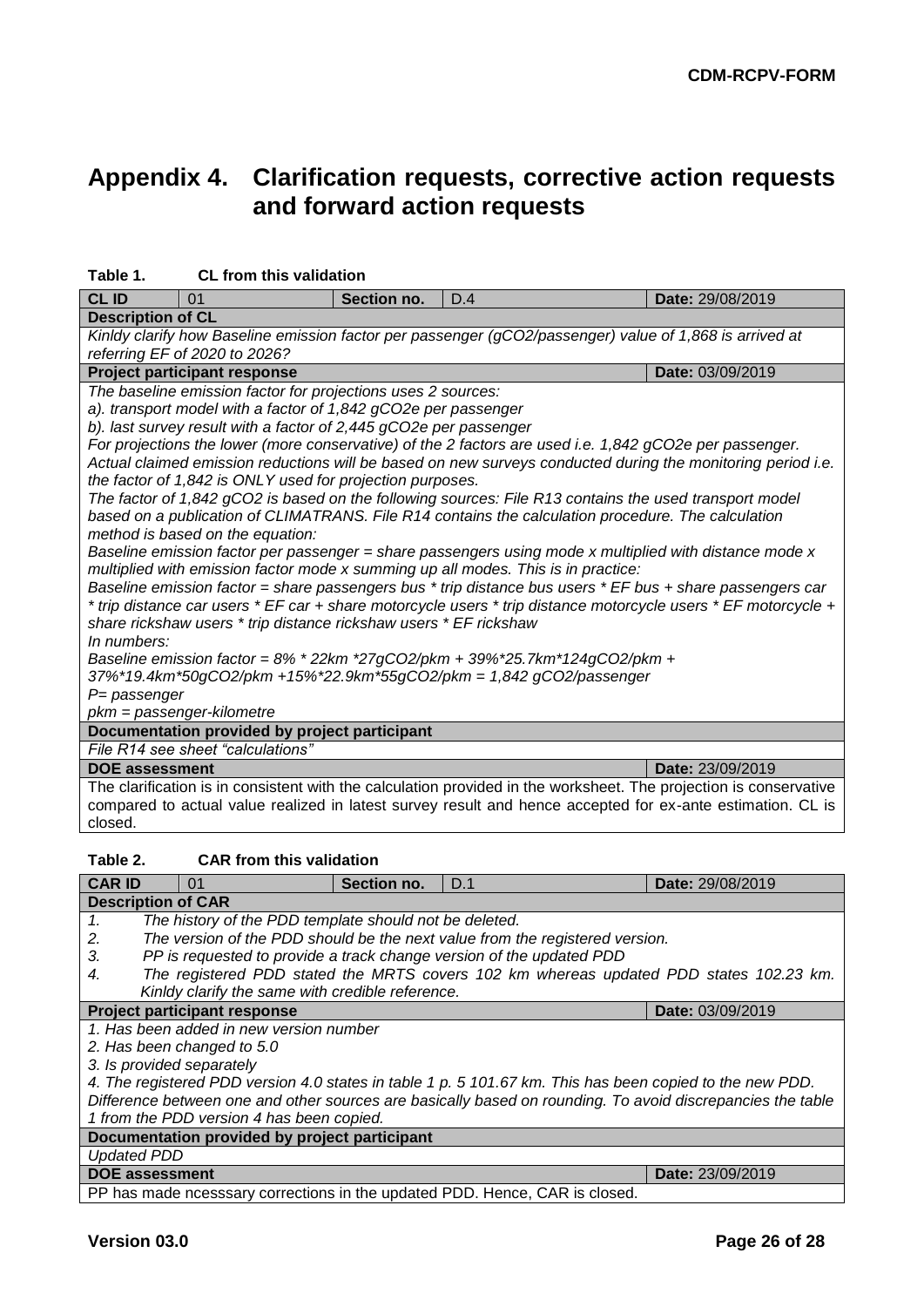| <b>CAR ID</b>                                                                                                                                                                                                                                                                                                                   | 02                                                                                                                                                                                                                                                                                                                                                                                                                                                                                                                                                                                                                                                                                                                                                                                                                                                                                                                                                                                                                                                                                                                                                                                                                                                                                                                                                                     | Section no. | D.3                                                                                                                                                                                                                                                                                                                                                                                                                                                                                                               | Date: 29/08/2019 |
|---------------------------------------------------------------------------------------------------------------------------------------------------------------------------------------------------------------------------------------------------------------------------------------------------------------------------------|------------------------------------------------------------------------------------------------------------------------------------------------------------------------------------------------------------------------------------------------------------------------------------------------------------------------------------------------------------------------------------------------------------------------------------------------------------------------------------------------------------------------------------------------------------------------------------------------------------------------------------------------------------------------------------------------------------------------------------------------------------------------------------------------------------------------------------------------------------------------------------------------------------------------------------------------------------------------------------------------------------------------------------------------------------------------------------------------------------------------------------------------------------------------------------------------------------------------------------------------------------------------------------------------------------------------------------------------------------------------|-------------|-------------------------------------------------------------------------------------------------------------------------------------------------------------------------------------------------------------------------------------------------------------------------------------------------------------------------------------------------------------------------------------------------------------------------------------------------------------------------------------------------------------------|------------------|
| <b>Description of CAR</b>                                                                                                                                                                                                                                                                                                       |                                                                                                                                                                                                                                                                                                                                                                                                                                                                                                                                                                                                                                                                                                                                                                                                                                                                                                                                                                                                                                                                                                                                                                                                                                                                                                                                                                        |             |                                                                                                                                                                                                                                                                                                                                                                                                                                                                                                                   |                  |
| $\mathbf{1}$<br>2.                                                                                                                                                                                                                                                                                                              | assessment is done.                                                                                                                                                                                                                                                                                                                                                                                                                                                                                                                                                                                                                                                                                                                                                                                                                                                                                                                                                                                                                                                                                                                                                                                                                                                                                                                                                    |             | The tool 'Assessment of the validity of the original/current baseline and update of the baseline at the<br>renewal of the crediting period' is not transparently referred in the updated PDD.<br>Step 1.2 of the above tool require 'an assessment of the changes in market characteristics for the<br>renewal of the crediting period' if the baseline scenario identified at the validation of the project<br>activity was the continuation of the current practice without any investment. Please clarify what |                  |
|                                                                                                                                                                                                                                                                                                                                 | <b>Project participant response</b><br>1. Has been included in section B1 and at the end of section B6                                                                                                                                                                                                                                                                                                                                                                                                                                                                                                                                                                                                                                                                                                                                                                                                                                                                                                                                                                                                                                                                                                                                                                                                                                                                 |             |                                                                                                                                                                                                                                                                                                                                                                                                                                                                                                                   | Date: 03/09/2019 |
|                                                                                                                                                                                                                                                                                                                                 | 2. This section has been expanded in the new version 5.0:                                                                                                                                                                                                                                                                                                                                                                                                                                                                                                                                                                                                                                                                                                                                                                                                                                                                                                                                                                                                                                                                                                                                                                                                                                                                                                              |             |                                                                                                                                                                                                                                                                                                                                                                                                                                                                                                                   |                  |
|                                                                                                                                                                                                                                                                                                                                 |                                                                                                                                                                                                                                                                                                                                                                                                                                                                                                                                                                                                                                                                                                                                                                                                                                                                                                                                                                                                                                                                                                                                                                                                                                                                                                                                                                        |             | Step 1.2. Impact of circumstances existing at the time of requesting renewal of the crediting period on the                                                                                                                                                                                                                                                                                                                                                                                                       |                  |
|                                                                                                                                                                                                                                                                                                                                 |                                                                                                                                                                                                                                                                                                                                                                                                                                                                                                                                                                                                                                                                                                                                                                                                                                                                                                                                                                                                                                                                                                                                                                                                                                                                                                                                                                        |             | current baseline emissions, without reassessing the baseline scenario: The baseline scenario identified at                                                                                                                                                                                                                                                                                                                                                                                                        |                  |
| baseline scenario is therefore still valid.                                                                                                                                                                                                                                                                                     | the validation of the project activity was the continuation of the current practice. This requires an assessment<br>of the changes in market characteristics. The baseline scenario identified in the registered PDD (see<br>registered PDD step 3, page 15) is a continuation of existing modes of transport including bus, car, taxi,<br>motorcycle, 3-wheelers, sub-urban rail or Non-Motorized Transport. All of these modes continue to operate<br>also 2019 i.e. currently in Delhi. All baseline transport modes continue to operate and are allowed to operate<br>in Delhi. No regulation exist that such transport modes are not allowed to operate. Market characteristics<br>have not changed the baseline scenario of available modes. Which mode passenger might use can change<br>over time: this is monitored through the surveys which ask passengers for their mode of preference in<br>absence of the metro. Vehicle renewal takes place and this can involve also change of fuel types or emission<br>factors of baseline vehicles. This does however not change the baseline scenario which are the different<br>modes which can be used by passengers but only the emission factors used for baseline modes of transport<br>which are thus re-assessed and fixed newly for the 2 <sup>nd</sup> crediting period. The market characteristic of the |             |                                                                                                                                                                                                                                                                                                                                                                                                                                                                                                                   |                  |
|                                                                                                                                                                                                                                                                                                                                 | Documentation provided by project participant                                                                                                                                                                                                                                                                                                                                                                                                                                                                                                                                                                                                                                                                                                                                                                                                                                                                                                                                                                                                                                                                                                                                                                                                                                                                                                                          |             |                                                                                                                                                                                                                                                                                                                                                                                                                                                                                                                   |                  |
| <b>Updated PDD</b>                                                                                                                                                                                                                                                                                                              |                                                                                                                                                                                                                                                                                                                                                                                                                                                                                                                                                                                                                                                                                                                                                                                                                                                                                                                                                                                                                                                                                                                                                                                                                                                                                                                                                                        |             |                                                                                                                                                                                                                                                                                                                                                                                                                                                                                                                   |                  |
| <b>DOE assessment</b>                                                                                                                                                                                                                                                                                                           |                                                                                                                                                                                                                                                                                                                                                                                                                                                                                                                                                                                                                                                                                                                                                                                                                                                                                                                                                                                                                                                                                                                                                                                                                                                                                                                                                                        |             |                                                                                                                                                                                                                                                                                                                                                                                                                                                                                                                   | Date: 23/09/2019 |
| The updated PDD transparently described the validity of original baseline applying the latest tool<br>'Assessment of the validity of the original/current baseline and update of the baseline at the renewal of the<br>crediting period' and provided sufficient justifications. Hence, response is accepted and CAR is closed. |                                                                                                                                                                                                                                                                                                                                                                                                                                                                                                                                                                                                                                                                                                                                                                                                                                                                                                                                                                                                                                                                                                                                                                                                                                                                                                                                                                        |             |                                                                                                                                                                                                                                                                                                                                                                                                                                                                                                                   |                  |
| Table 3.                                                                                                                                                                                                                                                                                                                        | <b>FAR from this validation</b>                                                                                                                                                                                                                                                                                                                                                                                                                                                                                                                                                                                                                                                                                                                                                                                                                                                                                                                                                                                                                                                                                                                                                                                                                                                                                                                                        |             |                                                                                                                                                                                                                                                                                                                                                                                                                                                                                                                   |                  |
| <b>FAR ID</b>                                                                                                                                                                                                                                                                                                                   | <b>XX</b>                                                                                                                                                                                                                                                                                                                                                                                                                                                                                                                                                                                                                                                                                                                                                                                                                                                                                                                                                                                                                                                                                                                                                                                                                                                                                                                                                              | Section no. |                                                                                                                                                                                                                                                                                                                                                                                                                                                                                                                   | Date: DD/MM/YYYY |
| <b>Description of FAR</b>                                                                                                                                                                                                                                                                                                       |                                                                                                                                                                                                                                                                                                                                                                                                                                                                                                                                                                                                                                                                                                                                                                                                                                                                                                                                                                                                                                                                                                                                                                                                                                                                                                                                                                        |             |                                                                                                                                                                                                                                                                                                                                                                                                                                                                                                                   |                  |
|                                                                                                                                                                                                                                                                                                                                 | <b>Project participant response</b>                                                                                                                                                                                                                                                                                                                                                                                                                                                                                                                                                                                                                                                                                                                                                                                                                                                                                                                                                                                                                                                                                                                                                                                                                                                                                                                                    |             |                                                                                                                                                                                                                                                                                                                                                                                                                                                                                                                   | Date: DD/MM/YYYY |
|                                                                                                                                                                                                                                                                                                                                 | Documentation provided by project participant                                                                                                                                                                                                                                                                                                                                                                                                                                                                                                                                                                                                                                                                                                                                                                                                                                                                                                                                                                                                                                                                                                                                                                                                                                                                                                                          |             |                                                                                                                                                                                                                                                                                                                                                                                                                                                                                                                   |                  |
|                                                                                                                                                                                                                                                                                                                                 |                                                                                                                                                                                                                                                                                                                                                                                                                                                                                                                                                                                                                                                                                                                                                                                                                                                                                                                                                                                                                                                                                                                                                                                                                                                                                                                                                                        |             |                                                                                                                                                                                                                                                                                                                                                                                                                                                                                                                   |                  |
| <b>DOE assessment</b>                                                                                                                                                                                                                                                                                                           |                                                                                                                                                                                                                                                                                                                                                                                                                                                                                                                                                                                                                                                                                                                                                                                                                                                                                                                                                                                                                                                                                                                                                                                                                                                                                                                                                                        |             |                                                                                                                                                                                                                                                                                                                                                                                                                                                                                                                   | Date: DD/MM/YYYY |